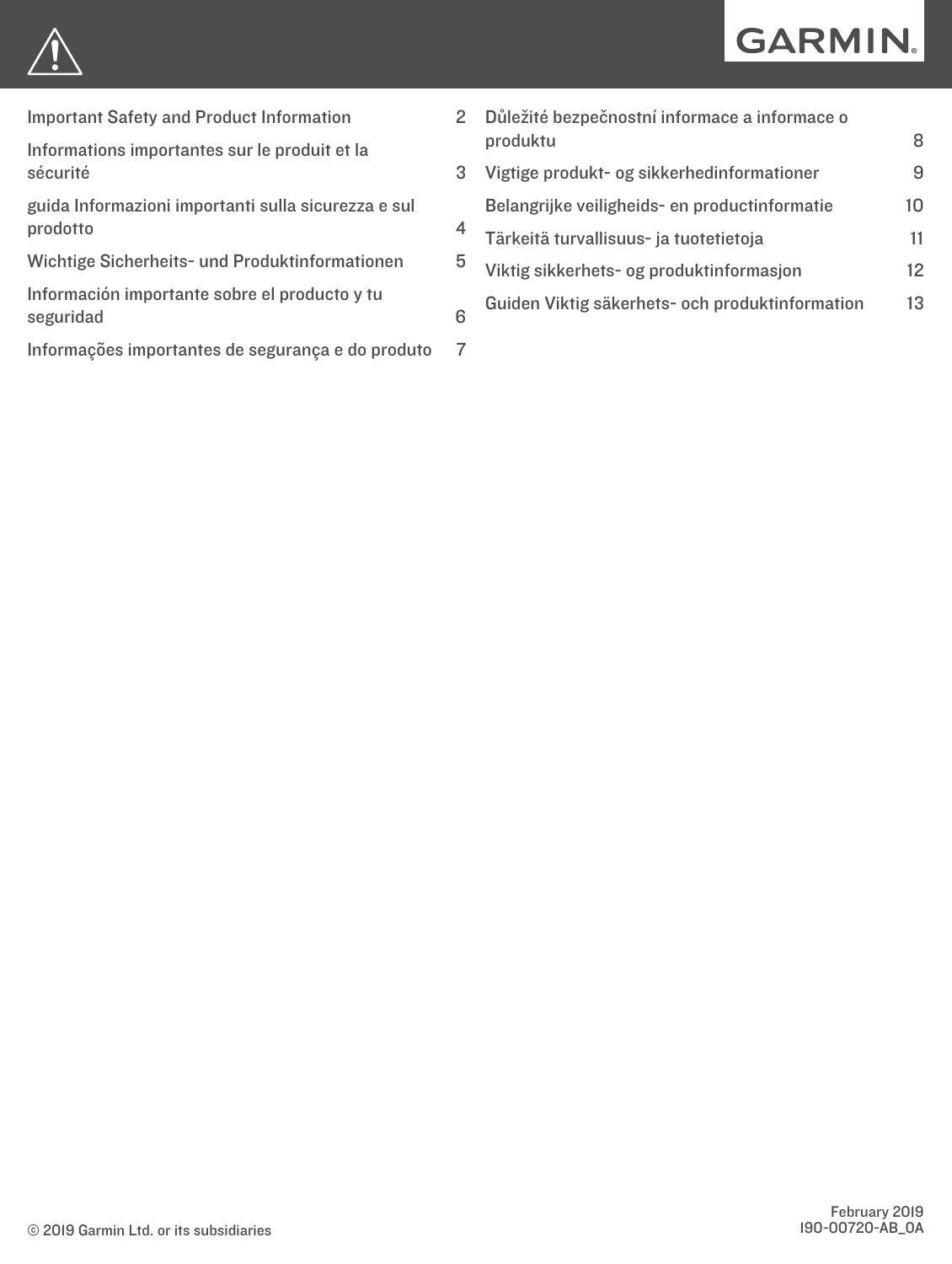## <span id="page-1-0"></span>Failure to heed the following warnings could result in an accident or medical event resulting in death or serious injury.

## **Battery Warnings**

If your device is rechargeable, it uses a lithium-ion battery. If your device is not rechargeable, it uses a coin cell battery. Coin cell batteries can be used in the accessory.<br>If these guidelines are not followed, batteries may experience a shortened life span or may present a<br>risk of damage to the device, fire, chemical burn,

- 
- Do not disassemble, modify, remanufacture, puncture or damage the device or batteries. Do not remove or attempt to remove the non-user-replaceable battery.
- Do not expose the device or batteries to fire, explosion, or other hazard.
- 

• △ KEEP BATTERIES AWAY FROM CHILDREN.<br>● NEVER PUT BATTERIES IN MOUTH. Swallowing can lead to chemical burns, perforation of soft<br>tissue, and death. Severe burns can occur within 2 hours of ingestion. Seek medical attenti immediately.

### **Device Warnings**

- Do not leave the device exposed to a heat source or in a high-temperature location, such as in the
- sun in an unattended vehicle. To prevent the possibility of damage, remove the device from the<br>vehicle or store it out of direct sunlight, such as in the glove box.<br>• Do not operate the device outside of the temperature r
- product packaging.<br>• When storing the device for an extended time period, store within the temperature ranges specified in<br>the printed manual in the product packaging.<br>• Do not use a power cable, data cable and/or power ad
- Garmin® .

### **Health Warnings**

- Always consult your physician before beginning or modifying any exercise program.<br>• The Garmin device, accessories, and related data are intended to be used only for recreational<br>• purposes and not for medical pu prevent any disease or condition.
- Garmin activity trackers rely on sensors that track your movement and other metrics. The data and<br>information provided by these devices is intended to be a close estimation of your activity and<br>metrics tracked, but may not data.

### *NOTICE*

Failure to heed the following notice could result in personal or property damage, or negatively impact the device functionality.

### **Battery Notices**

• Replaceable coin cell batteries may contain perchlorate material. Special handling may apply. See<br>- [www.dtsc.ca.gov/hazardouswaste/perchlorate](http://www.dtsc.ca.gov/hazardouswaste/perchlorate).<br>• Contact your local waste disposal department to dispose of the device/bat

applicable local laws and regulations.

### **GPS Notice**

The navigation device may experience degraded performance if you use it in proximity to any device<br>that uses a terrestrial broadband network operating close to the frequencies used by any Global<br>Navigation Satellite System

### **Product Environmental Programs**

Information about the Garmin product recycling program and WEEE, RoHS, REACH, and other compliance programs can be found at [www.garmin.com/aboutGarmin/environment](http://www.garmin.com/aboutGarmin/environment).

**Declaration of Conformity** Hereby, Garmin declares that this product is in compliance with the Directive 2014/53/EU. The full text of the EU declaration of conformity is available at the following internet address: [www.garmin.com](http://www.garmin.com/compliance) [/compliance](http://www.garmin.com/compliance).

Innovation, Science and Economic Development Canada Compliance<br>This device complies with Innovation, Science and Economic Development Canada license-exempt<br>RisS standard(s). Operation is subject to the following two condit undesired operation of the device.

### **FCC Compliance**

This device complies with part 15 of the FCC Rules. Operation is subject to the following two conditions: (1) this device may not cause harmful interference, and (2) this device must accept any

interference received, including interference that may cause undesired operation.<br>This equipment has been tested and found to comply with the limits for a Class B digital device,<br>pursuant to part 15 of the FCC rules. These against harmful interference in a residential installation. This equipment generates, uses, and can radiate radio frequency energy and may cause harmful interference to radio communications if not<br>installed and used in accordance with the instructions. However, there is no guarantee that interference<br>will not occur in a television reception, which can be determined by turning the equipment off and on, the user is encouraged to try to correct the interference by one of the following measures:

• Reorient or relocate the receiving antenna.<br>• Increase the separation between the equipment and the receiver.<br>• Connect the equipment into an outlet that is on a different circuit from the GPS device.<br>• Consult the deale

This product does not contain any user-serviceable parts. Repairs should only be made by an authorized Garmin service center. Unauthorized repairs or modifications could result in permanent damage to the equipment, and void your warranty and your authority to operate this device under Part 15 regulations.

**Software License Agreement**<br>BY USING THE DEVICE, YOU AGREE TO BE BOUND BY THE TERMS AND CONDITIONS OF THE<br>FOLLOWING SOFTWARE LICENSE AGREEMENT. PLEASE READ THIS AGREEMENT CAREFULLY.

Garmin Ltd. and its subsidiaries ("Garmin") grant you a limited license to use the software embedded in<br>this device (the "Software") in binary executable form in the normal operation of the product. Title,<br>ownership rights third-party providers.

You acknowledge that the Software is the property of Garmin and/or its third-party providers and is protected under the United States of America copyright laws and international copyright treaties. You<br>further acknowledge that the structure, organization, and code of the Software, for which source code is<br>not provided, a agree not to decompile, disassemble, modify, reverse assemble, reverse engineer, or reduce to human readable form the Software or any part thereof or create any derivative works based on the Software. You agree not to export or re-export the Software to any country in violation of the export control laws of the United States of America or the export control laws of any other applicable country.

**Map Data Information** Garmin uses a combination of governmental and private data sources. Virtually all data sources contain some inaccurate or incomplete data. In some countries, complete and accurate map information is either not available or is prohibitively expensive.

**Limited Warranty** THIS LIMITED WARRANTY GIVES YOU SPECIFIC LEGAL RIGHTS, AND YOU MAY HAVE OTHER LEGAL RIGHTS, WHICH VARY FROM STATE TO STATE (OR BY COUNTRY OR PROVINCE).<br>GARMIN DOES NOT EXCLUDE, LIMIT OR SUSPEND OTHER LEGAL RIGHTS YOU MAY HAVE<br>UNDER THE LAWS OF YOUR STATE (OR COUNTRY OR PROVINCE). FOR A FULL<br>UNDERSTA

COUNTRY OR PROVINCE. Non-aviation products are warranted to be free from defects in materials or workmanship for one year from the date of purchase. Within this period, Garmin will, at its sole option, repair or replace any components that fail in normal use. Such repairs or replacement will be made at no charge to the

customer for parts or labor, provided that the customer shall be responsible for any transportation cost. This Limited Warranty does not apply to: (i) cosmetic damage, such as scratches, nicks and dents; (ii) consumable parts, such as batteries, unless product damage has occurred due to a defect in materials or workmanship; (iii) damage caused by accident, abuse, misuse, water, flood, fire, or other acts of nature or external causes; (iv) damage caused by service performed by anyone who is not an<br>authorized service provider of Garmin; (v) damage to a product that has been modified or altered<br>without the written permission of and/or data cables that are not supplied by Garmin. In addition, Garmin reserves the right to refuse warranty claims against products or services that are obtained and/or used in contravention of the laws of any country. Garmin navigation products are intended to be used only as a travel aid and must not<br>be used for any purpose requiring precise measurement of direction, distance, location or topography.<br>Garmin makes no war

performance of any Garmin navigation product resulting from its use in proximity to any handset or<br>other device that utilizes a terrestrial broadband network operating on frequencies that are close to the<br>frequencies used

EXPRESS, IMPLIED, STATUTORY, OR OTHERWISE, INCLUDING WITHOUT LIMITATION ANY<br>IMPLIED WARRANTY OF MERCHANTABILITY OR FITNESS FOR A PARTICULAR PURPOSE. IMPLIED WARRANTY OF MERCHANTABILITY OR FITNESS FOR A PARTICULAR PURPOSE,<br>STATUTORY REMEDY OR OTHERWISE. THIS LIMITED WARRANTY GIVES YOU SPECIFIC<br>LEGAL RIGHTS, AND YOU MAY HAVE OTHER LEGAL RIGHTS, WHICH VARY FROM STATE TO<br>S

If during the warranty period you submit a claim for warranty service in accordance with this Limited Warranty, then Garmin will, at its option: (i) repair the device using new parts or previously used parts that satisfy Garmin's quality standards, (ii) replace the device with a new device or a refurbished device<br>that meets Garmin's quality standards, or (iii) exchange the device for a full refund of your purchase<br>price. SUCH original warranty, then the new warranty is 90 days or to the end of the original 1 year warranty, whichever is longer.

Before seeking warranty service, please access and review the online help resources available on [support.garmin.com.](http://www.support.garmin.com) If your device is still not functioning properly after making use of these resources, contact a Garmin Authorized service facility in the original country of purchase or follow the instructions on [support.garmin.com](http://www.support.garmin.com) to obtain warranty service. If you are in the United States, you can also call 1-800-800-1020.

If you seek warranty service outside of the original country of purchase, Garmin cannot guarantee that the parts and products needed to repair or replace your product will be available due to differences in product offerings and applicable standards, laws and regulations. In that case, Garmin may, in its sole discretion and subject to applicable laws, repair or replace your product with comparable Garmin<br>products and parts, or require you to ship your product to a Garmin Authorized service facility in the<br>country of original pu service your product, in which case you will be responsible for complying with all applicable import and export laws and regulations and for paying all custom duties, V.A.T., shipping fees and other

associated taxes and charges. In some cases, Garmin and its dealers may be unable to service your<br>product in a country outside of the original country of purchase or return a repaired or replaced product<br>to you in that cou other special offers from Garmin warranty coverage. Online auction confirmations are not accepted for warranty verification. To obtain warranty service, an original or copy of the sales receipt from the original retailer is required. Garmin will not replace missing components from any package purchased

through an online auction.<br>International Purchases: A separate warranty may be provided by international distributors for<br>International Purchases: A separate warranty may be provided by international distributors for<br>Distr

Consumer Law. You are entitled to a replacement or refund for a major failure and for compensation for any other reasonably foreseeable loss or damage. You are also entitled to have the goods repaired or replaced if the goods fail to be of acceptable quality and the failure does not amount to a major failure.<br>The benefits under our Limited Warranty are in addition to other rights and remedies under applicable<br>law in relati Australia. Phone: 1800 235 822.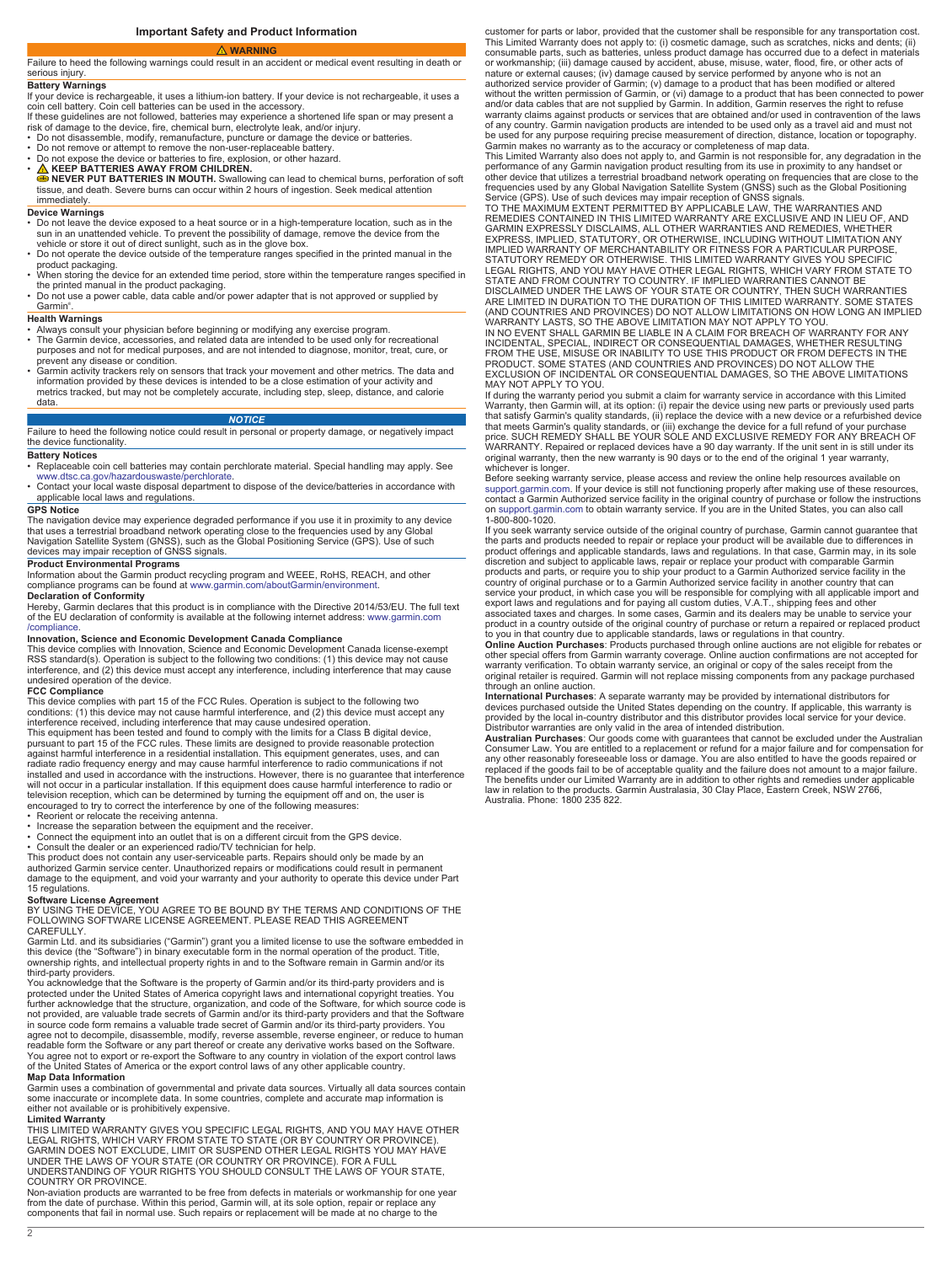**AVERTISSEMENT**

## <span id="page-2-0"></span>Si vous ne respectez pas les avertissements suivants, vous risquez un accident ou un problème médical pouvant entraîner des blessures graves, voire mortelles.

**Avertissements relatifs à la batterie**

Si votre appareil est rechargeable, il est doté d'une batterie lithium-ion. Si votre appareil n'est pas rechargeable, il est doté d'une pile bouton. Des piles boutons peuvent être utilisées dans cet accessoire.

Le non-respect de ces consignes peut causer une diminution de la durée de vie des batteries, endommager l'appareil ou présenter un risque d'incendie, de brûlure chimique, de fuite d'électrolyte et/ou de blessure.

- Ne démontez pas l'appareil ni les batteries, ne les modifiez pas, ne les refabriquez pas, ne les
- percez pas, ne les endommagez pas. N'essayez pas de retirer la batterie non remplaçable par l'utilisateur.
- 
- N'exposez pas l'appareil ou les batteries au feu, à une explosion ou à d'autres dangers. **TENEZ LES BATTERIES HORS DE PORTEE DES ENFANTS. NE METTEZ JAMAIS LES BATTERIES DANS LA BOUCHE.** L'inhalation peut provoquer des brûlures chimiques, une perforation des muqueuses voire entraîner la mort. De graves brûlures peuvent apparaitre 2 heures après ingestion. Faites immédiatement appel à un médecin.

### **Avertissements sur l'appareil**

- Ne laissez pas l'appareil à proximité d'une source de chaleur ou dans un lieu où la température est très élevée, par exemple dans un véhicule sans surveillance stationné en plein soleil. Pour éviter tout dommage, sortez l'appareil de votre véhicule ou placez-le à l'abri du soleil, par exemple dans la boîte à gants.
- N'utilisez pas l'appareil si la température n'est pas comprise entre les plages de température
- indiquées dans le manuel imprimé fourni avec le produit. Si vous devez ranger l'appareil pour une période prolongée, assurez-vous que la température ambiante du lieu de stockage est toujours comprise entre les plages de température indiquées dans
- le manuel imprimé fourni avec le produit. N'utilisez pas de câble d'alimentation, de données et/ou d'adaptateur d'alimentation non approuvé ou fourni par Garmin.

### **Avertissements relatifs à la santé**

• Consultez toujours votre médecin avant de commencer ou de modifier tout programme d'exercice physique.

- Les appareils et les accessoires Garmin ainsi que les données qui y sont associées ne doivent être utilisés qu'à des fins indicatives. Ils ne doivent pas être utilisées à des fins médicales, ni pour poser un diagnostic, surveiller, soigner, traiter ou éviter quelque maladie que ce soit.
- Les trackers d'activité Garmin s'appuient sur des capteurs qui enregistrent vos mouvements ainsi que d'autres métriques. Si les données fournies par ces appareils donnent une estimation fiable de votre activité et de vos métriques, vous ne devez pas vous y fier entièrement. Cela vaut notamment pour les données de pas, de sommeil, de distance et de calories.

### *AVIS* Si vous ignorez cette notice, vous risquez de vous blesser, d'endommager votre bien ou d'affecter négativement les fonctionnalités de l'appareil.

### **Avis concernant la batterie**

- Les piles boutons remplaçables peuvent contenir du perchlorate. Une manipulation spéciale peut<br>étre nécessaire. Consultez la page [www.dtsc.ca.gov/hazardouswaste/perchlorate](http://www.dtsc.ca.gov/hazardouswaste/perchlorate).<br>• Contactez la déchetterie locale pour plus d'
- 

### **Avertissement concernant le GPS**

Les performances de l'appareil de navigation peuvent être réduites si vous utilisez l'appareil à proximité d'un autre appareil utilisant un réseau terrestre à large bande fonctionnant sur des fréquences proches de celles utilisées par les systèmes de positionnement par satellites (GNSS), comme le GPS. L'utilisation de tels appareils peut altérer la réception des signaux GNSS.

### **Programmes environnementaux**

Des informations relatives au programme Garmin de recyclage des produits ainsi qu'aux directives<br>DEEE et RoHS, à la réglementation REACH et aux autres programmes de conformité sont disponibles<br>à l'adresse www.garmin.com/a

### **Déclaration de conformité**

Par la présente, Garmin déclare que son produit est conforme à la Directive 2014/53/EU. Le texte de la déclaration de conformité UE dans sa version intégrale est disponible sur la page Web suivante : [www.garmin.com/compliance](http://www.garmin.com/compliance).

**Innovation, Sciences et Développement économique Canada – Conformité**<br>Cet appareil est conforme aux normes RSS sans licence du ministère Innovation, Sciences et Développement économique Canada. Son fonctionnement est soumis aux deux conditions suivantes : (1) ce périphérique ne doit pas causer d'interférences et (2) doit accepter toute interférence, y compris les interférences pouvant entraîner un fonctionnement indésirable de l'appareil.

**Contrat de licence du logiciel**<br>EN UTILISANT CE PRODUIT, VOUS RECONNAISSEZ ETRE LIE PAR LES TERMES DU PRESENT<br>CONTRAT DE LICENCE DE LOGICIEL. LISEZ ATTENTIVEMENT CE CONTRAT DE LICENCE. Garmin Ltd. et ses filiales (« Garmin ») vous concèdent une licence limitée pour l'utilisation du logiciel intégré à cet appareil (le « Logiciel ») sous la forme d'un programme binaire exécutable, dans le cadre du fonctionnement normal du produit. Tout titre, droit de propriété ou droit de propriété intellectuelle<br>dans le Logiciel ou concernant le Logiciel est la propriété de Garmin et/ou de ses fournisseurs tiers.<br>Vous reconnais droits d'auteur. Vous reconnaissez également que la structure, l'organisation et le code du Logiciel,<br>dont le code source n'est pas fourni, constituent d'importants secrets de fabrication de Garmin et/ou de ses fournisseurs tiers, et que le code source du Logiciel demeure un important secret de fabrication de<br>Garmin et/ou de ses fournisseurs tiers. Vous acceptez de ne pas décompiler, désassembler, modifier,<br>assembler à rebour ni de réexporter le Logiciel vers un pays contrevenant aux lois de contrôle à l'exportation des Etats-Unis d'Amérique ou à celles de tout autre pays concerné.

**Informations sur les données cartographiques**<br>Les données de Garmin proviennent à la fois de sources publiques et privées. La quasi-totalité des<br>sources de données contient une part d'informations inexactes ou incomplètes des informations cartographiques complètes et exactes sont soit indisponibles, soit proposées à un coût prohibitif.

**Garantie limitée** LA PRÉSENTE GARANTIE VOUS OCTROIE DES DROITS PARTICULIERS ET VOUS BÉNÉFICIEZ PEUT-ÉTRE D'AUTRES DROITS QUI PEUVENT VARIER D'UN ÉTAT, PAYS, OU PROVINCE À<br>L'AUTRE. GARMIN N'EXCLUT PAS, NI NE LIMITE OU SUSPEND, LES AUTRES DROITS LÉGAUX<br>DONT VOUS BÉNÉFICIEZ EN VERTU DU DROIT DE VOTRE ÉTAT, PAYS OU PROV PAYS OU PROVINCE

Les produits non aéronautiques sont garantis contre tout défaut de matériel et de fabrication pendant<br>un an à compter de leur date d'achat. Durant cette période, Garmin pourra, à son entière discrétion,<br>réparer ou remplace type de réparation ou de remplacement ne sera pas facturé au client, qu'il s'agisse des composants ou de la main-d'œuvre, à condition que le client prenne en charge les frais de port. La présente garantie limitée ne couvre pas : (i) les dommages esthétiques, tels que les éraflures, les rayures et les bosses ;<br>(ii) les consommables, comme les piles, à moins que le dommage ne soit dû à un défaut matériel ou de<br>fabrication ; ( (iv) les dommages provoqués par des fournisseurs de services non agréés par Garmin ; ou (v) les<br>dommages sur un produit ayant été modifié sans l'autorisation écrite de Garmin ; ou (vi) les dommages<br>sur un produit raccordé Garmin. En outre, Garmin se réserve le droit de refuser toute demande de service sous garantie relative à un produit ou service obtenu et/ou utilisé en violation des lois de tout pays.Les produits de navigation Garmin constituent uniquement une aide à la navigation et ne doivent pas être utilisés à des

fins exigeant l'évaluation précise de la direction, de la distance, de la position ou de la topographie. Garmin n'offre aucune garantie quant à l'exactitude ou à l'exhaustivité des données cartographiques. La présente garantie limitée ne couvre pas, et Garmin n'est pas responsable de, toute dégradation des performances d'un produit de navigation Garmin si celui-ci a été utilisé près d'un appareil portable ou de tout autre appareil utilisant un réseau terrestre à large bande fonctionnant sur des fréquences<br>proches de celles utilisées par tout système de positionnement par satellites (GNSS), comme le GPS.<br>L'utilisation de tels a

DANS LES LIMITES PRÉVUES PAR LA LOI, LES GARANTIES ET RECOURS CONTENUS DANS LA<br>PRÉSENTE GARANTIE LIMITÉE SONT EXCLUSIFS ET REMPLACENT, ET GARMIN EXCLUT<br>EXPLICITEMENT, TOUTE AUTRE GARANTIE ET RECOURS EXPRÈS, IMPLICITES, LÉG MARCHANDE OU D'ADÉQUATION À UN USAGE PARTICULIER, TOUT RECOURS LÉGAL OU AUTRES. LA PRÉSENTE GARANTIE VOUS OCTROIE DES DROITS PARTICULIERS ET VOUS BÉNÉFICIEZ PEUT-ÉTRE D'AUTRES DROITS QUI PEUVENT VARIER D'UN ÉTAT OU PAYS À UN<br>AUTRE. SI LES GARANTIES IMPLICITES NE PEUVENT PAS ÊTRE EXCLUES EN VERTU DU<br>DROIT DE VOTRE ÉTAT OU PAYS, ALORS LESDITES GARANTIES SONT LIMITÉES DE LA PRÉSENTE GARANTIE LIMITÉE. CERTAINS ÉTATS, PAYS ET PROVINCES INTERDISANT LA RESTRICTION DE LA DURÉE D'UNE GARANTIE IMPLICITE, LES RESTRICTIONS<br>SUSMENTIONNÉES PEUVENT NE PAS VOUS CONCERNER.<br>EN AUCUN CAS, LA SOCIÉTÉ GARMIN NE SAURAIT ÊTRE TENUE POUR RESPONSABLE EN

CAS DE RUPTURE DE LA GARANTIE DE TOUT DOMMAGE ACCESSOIRE, SPÉCIAL, INDIRECT OU CONSÉCUTIF RÉSULTANT DE L'UTILISATION, DE LA MAUVAISE UTILISATION OU DE L'IMPOSSIBILITÉ D'UTILISER CE PRODUIT, OU RÉSULTANT DE DÉFAUTS DU PRODUIT.<br>CERTAINS ÉTATS, PAYS ET PROVINCES INTERDISANT L'EXCLUSION OU LA RESTRICTION<br>DES DOMMAGES PARTICULIERS OU ACCESSOIRES, LES RESTRICTIONS SUSMENTIONNÉ **PEUVENT NE PAS VOUS CONCERNER.** 

Si, pendant la durée de la garantie, vous faites une demande de services de garantie conformément à la présente Garantie limitée, Garmin peut, à sa discrétion : (i) réparer l'appareil à l'aide de pièces neuves ou déjà utilisées, si celles-ci remplissent les critères de qualité de Garmin, (ii) remplacer<br>l'appareil par un appareil neuf ou par un appareil remis à neuf qui remplit les critères de qualité de<br>Garmin ou (iii) re VOTRE RECOURS UNIQUE ET EXCLUSIF POUR TOUTE RUPTURE DE GARANTIE. Les appareils réparés ou remplacés bénéficient d'une garantie de 90 jours. Si l'unité envoyée est toujours couverte<br>par la garantie d'origine, cette nouvelle garantie dure 90 jours ou jusqu'à la fin de la période de garantie<br>d'origine q

avoir appliqué les consignes indiquées en ligne, contactez un centre de service autorisé par Garmin dans le pays où vous avez acheté l'appareil ou suivez les instructions disponibles sur le site [support.garmin.com](http://www.support.garmin.com) pour obtenir des services de garantie. Si vous vous trouvez aux États-Unis, vous pouvez aussi appeler le 1-800-800-1020.

Si vous demandez des services de garantie en dehors du pays où vous avez acheté l'appareil, Garmin<br>ne peut pas garantir que les pièces et produits nécessaires à la réparation ou au remplacement de<br>votre produit seront disp réparer votre produit à l'aide de pièces comparables ou remplacer votre produit par un produit Garmin comparable, ou vous demander d'envoyer votre produit vers un centre de service autorisé par Garmin dans le pays où vous avez acheté le produit ou vers un centre de service autorisé par Garmin d'un autre pays où votre produit pourra être réparé ou remplacé, et, dans ce cas, vous devrez respecter le droit et les réglementations en matière d'importation et d'exportation et vous acquitter seul des droits de douane, de la TVA, des frais d'expédition ainsi que de tous autres taxes et frais. Dans certains cas, Garmin et ses revendeurs ne peuvent ni réparer votre produit dans un autre pays que celui où vous<br>avez acheté le produit, ni envoyer un produit de remplacement neuf ou réparé dans ce pays, à cause<br>des normes, lois et régle

**Achats dans le cadre d'enchères en ligne** : les produits achetés au cours d'enchères en ligne ne peuvent faire l'objet de rabais ou d'autres offres spéciales proposés par la garantie de Garmin. Les confirmations de vente aux enchères en ligne ne sont pas acceptées dans le cadre d'une vérification<br>sous garantie. Pour bénéficier d'un service sous garantie, l'original ou une copie de la facture dressée<br>par le premier re

**Achats internationaux** : selon les pays, une garantie distincte peut être accordée par les distributeurs internationaux pour les appareils achetés hors des Etats-Unis. Le cas échéant, cette garantie est fournie par le distributeur du pays d'achat et ledit distributeur prend en charge les services locaux<br>nécessaires pour votre appareil. Les garanties distributeur sont valides uniquement dans les zones de<br>distribution visée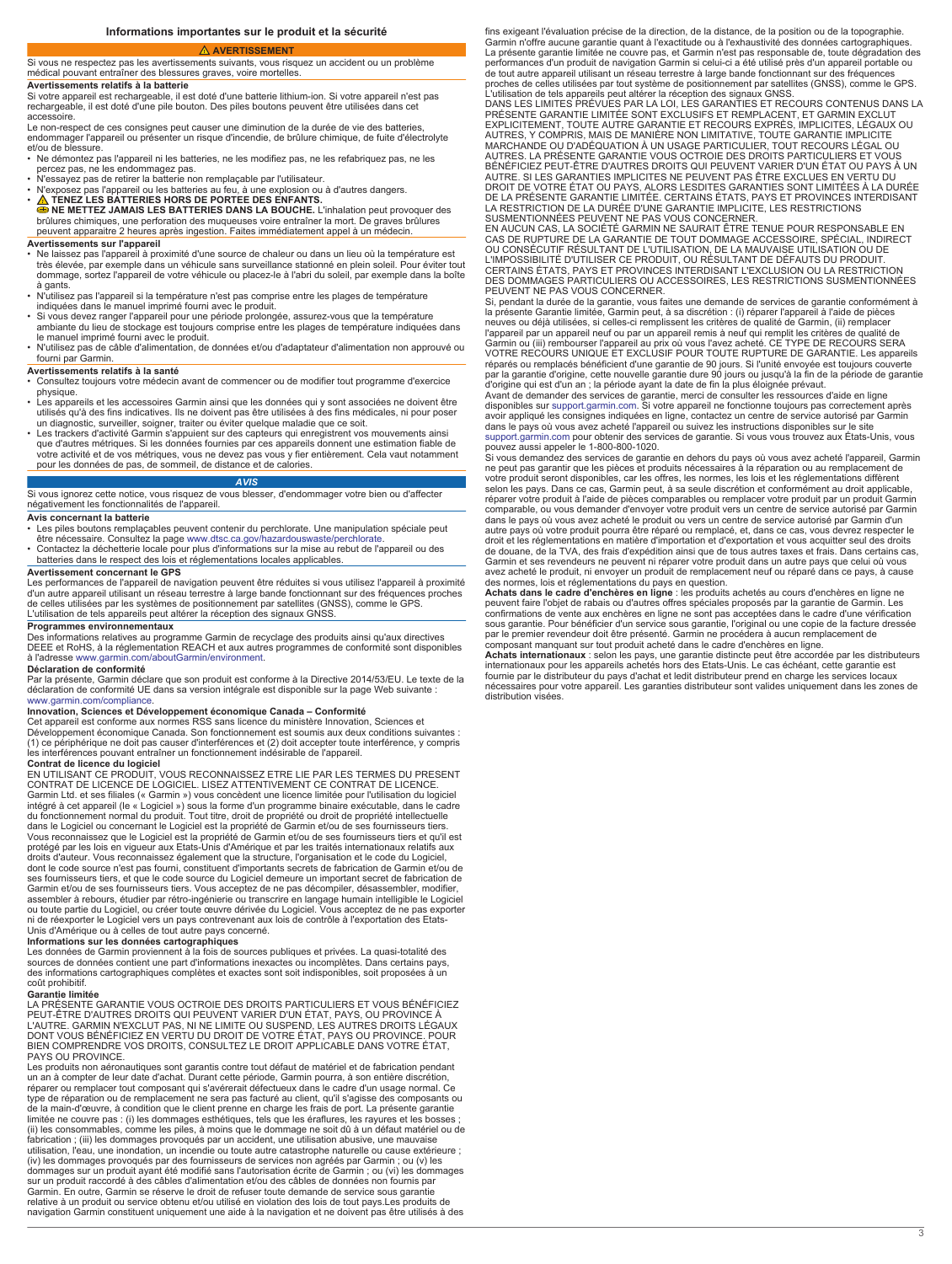### **AVVERTENZA**

<span id="page-3-0"></span>Il mancato rispetto delle indicazioni fornite di seguito potrebbe causare incidenti e lesioni gravi o

## **Avvertenze sulla batteria**

mortali.

Se il dispositivo è ricaricabile, utilizza una batteria agli ioni di litio. Se il dispositivo non è ricaricabile, utilizza una batteria a pila. In questo accessorio, è possibile utilizzare una batteria a bottone.<br>Il mancato rispetto delle seguenti linee guida potrebbe compromettere la durata delle batterie,<br>danneggiare il dispositivo

• Non disassemblare, modificare, riprodurre, forare o danneggiare il dispositivo o le batterie. • Non rimuovere o cercare di rimuovere la batteria presente all'interno dello strumento.

- Non esporre il dispositivo o le batterie al fuoco, alle esplosioni o ad altri pericoli.
- **A** TENERE LE BATTERIE LONTANO DALLA PORTATA DEI BAMBINI.<br>● NON METTERE MAI LE BATTERIE IN BOCCA. Ingerire le batterie causa bruciature chimiche,<br>perforazione di tessuti molli e morte. Si possono verificare bruciature g
- dall'ingestione. Avvisare immediatamente il medico.

### **Avvertenze relative al dispositivo**

- Evitare l'esposizione del dispositivo a fonti di calore o temperature elevate, ad esempio in un veicolo incustodito parcheggiato al sole. Per evitare possibili danni, rimuovere il dispositivo dal veicolo o<br>riporlo lontano dai raggi diretti del sole, ad esempio nella custodia.<br>• Non utilizzare il dispositivo a temperature fu
- confezione del prodotto.
- Quando non si utilizza il dispositivo per un periodo di tempo prolungato, conservarlo nell'intervallo di<br>• temperature specificato nel manuale stampato nella confezione del prodotto.<br>• Non utilizzare un cavo di alimentaz
- 

# approvato o fornito da Garmin.

# **Avvertenze sulla salute**

- Consultare sempre il medico prima di iniziare o modificare un programma di allenamento.
- Il dispositivo Garmin, gli accessori e i dati correlati sono concepiti ai soli scopi ricreativi e non devono essere utilizzati per scopi medici, né per diagnosticare, monitorare, trattare, curare o prevenire malattie.
- I rilevatori di attività Garmin si basano su sensori che rilevano i movimenti e altre metriche. I dati e le informazioni fornite da questi dispositivi rappresentano una stima realistica dell'attività e delle metriche rilevate, ma non sono precisi al 100% e includono i dati sul sonno, i passi, la distanza e le calorie.

### *AVVISO*

### Il mancato rispetto dell'avviso fornito di seguito potrebbe causare danni personali o alle proprietà oppure incidere in modo negativo sulla funzionalità del dispositivo.

## **Avvisi sulla batteria**

- 
- Le batterie a pila di ricambio possono contenere materiale in perclorato, per cui potrebbe essere<br>• richiesto un trattamento speciale. Visitare il sito Web [www.dtsc.ca.gov/hazardouswaste/perchlorate.](http://www.dtsc.ca.gov/hazardouswaste/perchlorate)<br>• Per un corretto sm

## contattare le autorità locali preposte.

## **Avviso GPS**

Le prestazioni del dispositivo di navigazione potrebbero ridursi in prossimità di un altro dispositivo che utilizza una rete a banda larga terrestre vicino alle frequenze utilizzate da un Global Navigation Satellite System (GNSS), ad esempio il Global Positioning Service (GPS). L'utilizzo di tali dispositivi potrebbe impedire la ricezione dei segnali GNSS.

### **Programmi ambientali per i prodotti**

Le informazioni sul programma di riciclo dei prodotti Garmin, sulle direttive WEEE, RoHS, REACH e su altri programmi di conformità sono reperibili sul sito Web [www.garmin.com/aboutGarmin/environment](http://www.garmin.com/aboutGarmin/environment). **Dichiarazione di conformità**

Con il presente documento, Garmin dichiara che questo prodotto è conforme alla Direttiva 2014/53/UE. Il testo completo della dichiarazione UE di conformità è disponibile al seguente indirizzo Internet: [www.garmin.com/compliance](http://www.garmin.com/compliance).

### **Contratto di licenza software**

L'USO DEL DISPOSITIVO IMPLICA L'ACCETTAZIONE DEI TERMINI E DELLE CONDIZIONI SPECIFICATI NEL SEGUENTE CONTRATTO DI LICENZA SOFTWARE. LEGGERE ATTENTAMENTE IL PRESENTE CONTRATTO.

Garmin Ltd. e sue affiliate ("Garmin") concedono una licenza limitata per l'utilizzo del software integrato<br>in questo dispositivo (il "Software") in forma binaria eseguibile per il normale funzionamento del<br>prodotto. Il ti

Garmin e/o dei rispettivi fornitori di terze parti. L'utente prende atto che il Software è di proprietà di Garmin e/o dei rispettivi fornitori di terze parti ed è protetto dalle leggi sul copyright in vigore negli Stati Uniti d'America e dai trattati internazionali sul<br>copyright. L'utente riconosce inoltre che la struttura, l'organizzazione e il codice del Software, di cui non<br>viene rispettivi fornitori di terze parti. L'utente accetta di non decompilare, disassemblare, modificare, decodificare o convertire in formato leggibile il Software o parte di esso né di creare altri prodotti basati sul Software. L'utente accetta di non esportare o riesportare il Software in qualsiasi Paese in violazione<br>delle leggi sul controllo delle esportazioni in vigore negli Stati Uniti d'America o delle norme per il<br>controllo d

**Informazioni sui dati mappa**<br>Garmin utilizza una serie di fonti statali e private. Tutte le fonti di dati possono contenere dati imprecisi<br>e incompleti. In alcuni paesi, le informazioni su mappe complete e precise non son proibitive in termini di costi.

## **Garanzia**

**La garanzia è prestata dal Venditore:** • al Consumatore ossia, ai sensi dell'art. 3, D.Lgs. 6 ottobre 2005, alla "persona fisica che agisce per scopi estranei all'attività imprenditoriale o professionale eventualmente svolta", sulla base della<br>medesima norma istitutiva del così detto Codice del consumo. In base a detta legge la durata della<br>garanzia è di 24 mesi d

non copre i difetti legati ad un'errata installazione o ad errato uso dello stesso; • al Professionista, ossia ai sensi del citato art. 3 206/05, alla "persona fisica o giuridica che agisce nell'esercizio della propria attività imprenditoriale o professionale, ovvero un suo intermediario" nei limiti di quanto previsto dagli artt. 1490 ss c.c. e nei termini di cui all'art. 1495 c.c. **Garanzia Prodotto**

Il Prodotto, a cui è riferita la presente garanzia, è garantito esente da difetti originari di conformità per un periodo di 24 mesi dalla data di consegna all'utente finale, conformemente a quanto previsto dal D.Lgs. 206/05.

La preghiamo, prima di prendere possesso del prodotto, di verificare, assieme al Venditore, se il prodotto è conforme alle Sue aspettative. Laddove il Venditore si occupi anche della installazione del Prodotto, La preghiamo, inoltre, di verificarne il corretto funzionamento, eventualmente eseguendo una prova d'uso reale.

### **Procedura**

Qualora intenda avvalersi dei diritti di cui alle presenti condizioni di garanzia, la preghiamo di visitare il<br>sito web di Garmin Italia ([www.garmin.it](http://www.garmin.it)) onde ottenere le informazioni circa l'esatta modalità di

consegna o spedizione dei prodotti.<br>Con le limitazioni specificate in seguito, e qualora sussistano le condizioni per riconoscere la garanzia<br>ai sensi del D.Lgs. 206/05, il prodotto verrà riparato senza nessun costo relati

Resta fermo quanto disposto dall'art. 130, D.Lgs. 206/05 in particolare quanto all'oggettiva impossibilità o l'eccessiva onerosità della riparazione.

Per i prodotti in garanzia il Consumatore nulla deve al Venditore a titolo di contributo spese di trasporto o di gestione. Laddove il prodotto dovesse essere inviato nonostante il periodo di garanzia sia scaduto<br>ovvero risulti che trattasi di difetto non coperto dalla Garanzia, ovvero il prodotto sia privo di difetti, Garmin Italia addebiterà al Venditore i costi del trasporto, amministrativi e tecnici sostenuti.

### **Limiti nel caso di intervento in garanzia**

La garanzia di Garmin Italia non copre i difetti originari manifestatisi oltre il termine di durata della garanzia, i difetti che non preesistevano alla consegna del prodotto, i guasti derivanti da negligenza o trascuratezza nell'uso, da errata installazione o manutenzione, erroneo immagazzinaggio e/o conservazione, da manutenzione effettuata da personale non autorizzato, da danni di trasporto, corrosione o per strumenti in cui il numero di matricola sia stato in qualche modo alterato o cancellato. Garmin Italia non può essere ritenuta responsabile per danni causati durante l'installazione o come conseguenza di un'installazione scorretta. La presente Garanzia non copre i controlli periodici, gli allineamenti e le calibrazioni originarie e successive, prove in mare o su terra, o spiegazioni pratiche<br>sull'uso del prodotto a meno che non siano specificatamente necessari per il ripristino funzionale della<br>parte sostit

La garanzia non copre altresì difetti derivanti da incidenti, calamità naturali od altre cause fra le quali, a titolo meramente esemplificativo, pioggia, grandine o fulmini.

La garanzia non copre i danni conseguenti a sovraccarichi di corrente dovuti alla rete cui il prodotto dovesse essere collegato o causati da altre apparecchiature, sistemi o componenti in occasione di impropria connessione o uso non autorizzato o permesso del prodotto ivi compreso nel caso di eventuale utilizzo di un caricabatteria di modello differente rispetto a quello fornito con il prodotto. I materiali soggetti ad usura (inclusi fusibili, batterie, cinghie, ventole o le parti meccaniche connesse) sono specificata-mente esclusi dalla presente Garanzia.

L'eventuale rottura di sigilli o la precedente manomissione del prodotto escludono la possibilità di avvalersi della Garanzia.

La presente Garanzia non copre le ore di lavoro straordinario. La Garanzia Garmin Italia non copre eventuali differenze di colorazione, di materiale o aspetto sussistenti tra quanto a titolo indicativo,<br>illustrato nella pubblicità, nei cataloghi o su Internet, che non siano state oggetto di specifico reclamo al<br>momento

quindi esclusivamente responsabilità dell'utente usare la prudenza e il giudizio necessari durante il loro utilizzo.

Garmin Italia non risponderà dell'eventuale inosservanza delle normali regole di diligenza e prudenza ed altresì, nel caso di utilizzo a bordo di autoveicoli, velivoli, natanti o di altri mezzi di trasporto non risponderà della violazione delle norme, disposizioni delle autorità o regolamenti disciplinanti la loro circolazione e non risponderà dei danni eventualmente causati a terzi ed alla persona del **Consumatore** 

## **Assistenza oltre i termini di garanzia**

Qualora il prodotto in Suo possesso manifestasse problemi di funzionamento oltre i termini di garanzia, ovvero per quanto entro i 24 mesi di vita fosse stato danneggiato o abbisognasse comunque di interventi tecnici per cause che non rientrano fra quelle coperte dalla garanzia, La preghiamo di contattare telefonicamente il Customer Care Garmin al numero indicato sul sito [www.garmin.it](http://www.garmin.it) al fine di

concordare la modalità di invio dello strumento per riparazione o verifica.<br>Ricordiamo che in caso di assistenza fuori garanzia le spese di trasporto sono a carico del<br>Consumatore, come pure i costi di riparazione, verific

apparecchiature.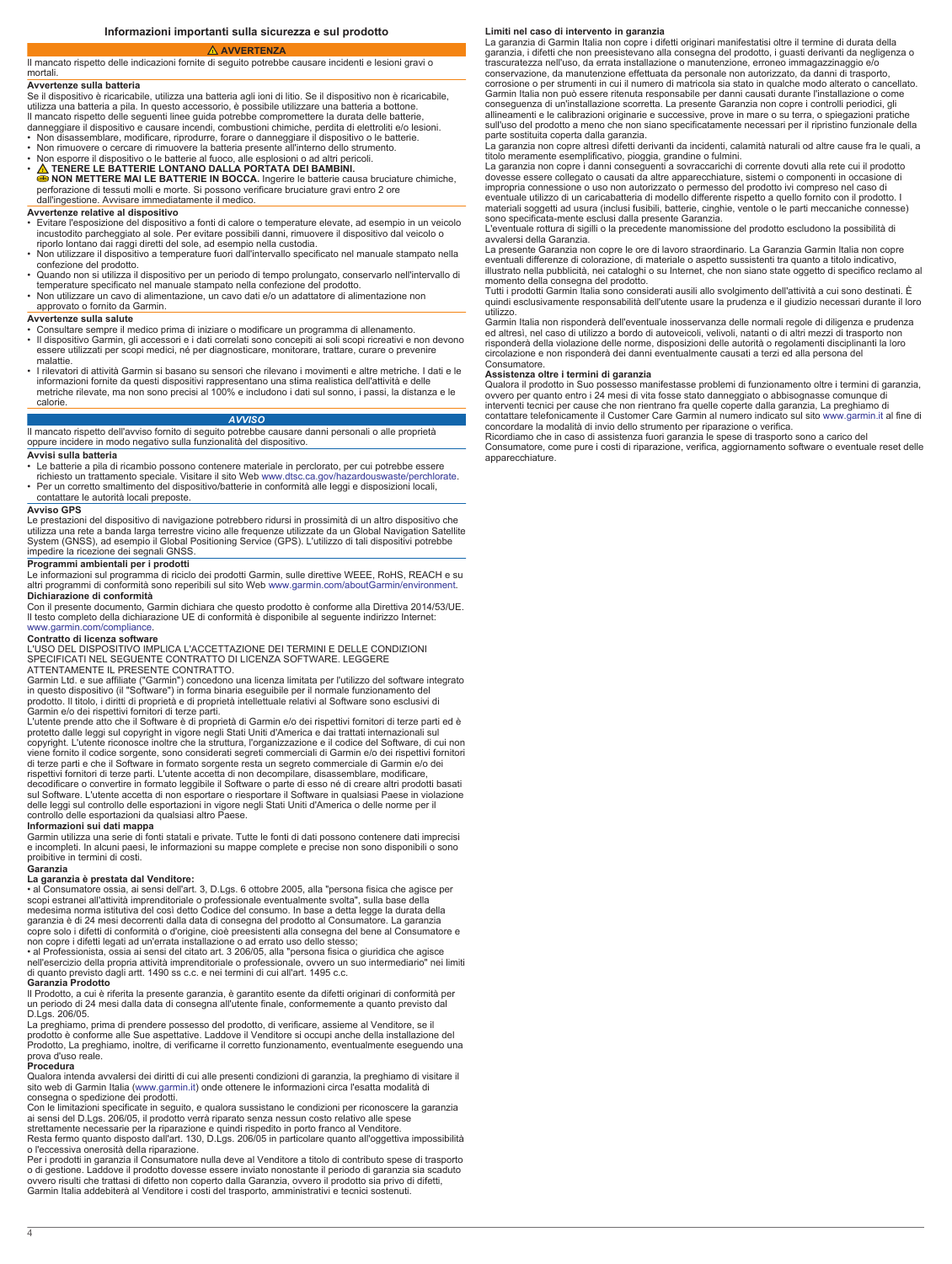**Wichtige Sicherheits- und Produktinformationen** 

## **WARNUNG**

<span id="page-4-0"></span>Falls Sie folgende Warnungen nicht beachten, könnte es zu einem Unfall oder medizinischen Notfall mit schweren oder sogar tödlichen Verletzungen kommen. **Akkuwarnungen**

Wenn Ihr Gerät aufladbar ist, verfügt es über einen Lithium-Ionen-Akku. Wenn Ihr Gerät nicht aufladbar ist, hat es eine Knopfzelle. Knopfzellen können für das Zubehör verwendet werden.<br>Ein Missachten dieser Richtlinien kann zur Verkürzung der Betriebsdauer der Batterien oder zu<br>Schäden am Gerät, zu Feuer, chemischen Verätzu

Verletzungen führen. • Das Gerät oder die Batterien dürfen nicht zerlegt, verändert, zu einem neuen Produkt verarbeitet,

- durchbohrt oder beschädigt werden. Nicht auswechselbare Akkus dürfen nicht entfernt werden.
- Setzen Sie das Gerät nicht Feuer, Explosionen oder anderen Gefahrenquellen aus.<br>
 A BEWAHREN SIE BATTERIEN AUSSERHALB DER REICHWEITE VON KINDERN AUF.<br>
 NEHMEN SIE BATTERIEN NIEMALS IN DEN MUND. Ein Verschlucken kann zu umgehend einen Arzt auf.

- **Gerätewarnungen** Halten Sie das Gerät von Hitzequellen oder Umgebungen mit hohen Temperaturen fern, z. B. direkter Sonneneinstrahlung in einem Fahrzeug. Nehmen Sie den Sensor zur Vermeidung möglicher Schäden aus dem Fahrzeug, oder lagern Sie ihn so, dass er vor direkter Sonneneinstrahlung<br>geschützt ist (beispielsweise im Handschuhfach).<br>• Das Gerät darf nicht außerhalb des Temperaturbereichs betrieben werden, der im g
- Handbuch aus dem Lieferumfang angegeben ist. Wenn das Gerät für einen längeren Zeitraum aufbewahrt wird, muss die Lagertemperatur innerhalb
- 
- des Bereichs liegen, der im gedruckten Handbuch aus dem Lieferumfang angegeben ist. Verwenden Sie kein Netzkabel, Datenkabel und/oder Netzteil, das nicht von Garmin zugelassen oder bereitgestellt wurde.

- **Gesundheitswarnungen** Lassen Sie sich stets von Ihrem Arzt beraten, bevor Sie ein Trainingsprogramm beginnen oder ändern.
- Das Garmin Gerät, das Zubehör und dazugehörige Daten sind nur für Freizeitzwecke und nicht für medizinische Zwecke sowie auch nicht zur Diagnose, Überwachung, Behandlung, Heilung oder Prävention von Krankheiten oder Leiden vorgesehen.
- Fitness Tracker von Garmin beziehen Informationen von Sensoren, die Ihre Aktivitäten und andere Messwerte verfolgen. Die von diesen Geräten bereitgestellten Daten und Informationen sollen Ihre<br>gespeicherten Aktivitäten und Messwerte möglichst genau abschätzen, sind u. U. aber nicht zu<br>100 % genau. Dies umfasst Daten

*HINWEIS* Die Nichteinhaltung des folgenden Hinweises kann zu Personen- oder Sachschäden führen oder die Funktionsweise des Geräts beeinträchtigen.

### **Hinweise zur Batterie**

- Austauschbare Knopfzellen können Perchlorate enthalten. Möglicherweise ist eine spezielle
- Handhabung erforderlich. Siehe [www.dtsc.ca.gov/hazardouswaste/perchlorate](http://www.dtsc.ca.gov/hazardouswaste/perchlorate).<br>• Wenden Sie sich zur ordnungsgemäßen, im Einklang mit anwendbaren örtlichen Gesetzen und<br>- Bestimmungen stehenden Entsorgung von Gerät und/ode Abfallentsorgungsstelle.

**GPS-Hinweis** Die Leistung des Navigationsgeräts ist u. U. eingeschränkt, wenn es in der Nähe von Geräten verwendet wird, die ein terrestrisches Breitbandnetz nutzen, dessen Frequenzen nahe der von einem GNSS (Global Navigation Satellite System) wie dem Global Positioning Service (GPS) verwendeten Frequenzen liegen. Die Verwendung dieser Geräte kann den Empfang von GNSS-Signalen beeinträchtigen.

**Umweltschutzprogramme für das Produkt**<br>Informationen zum Produktrecyclingprogramm von Garmin sowie zur WEEE-, RoHS- und REACH-<br>Richtlinie und zu anderen Programmen zur Einhaltung von Richtlinien finden Sie unter

# [www.garmin.com/aboutGarmin/environment](http://www.garmin.com/aboutGarmin/environment). **Konformitätserklärung**

Garmin erklärt hiermit, dass dieses Produkt der Direktive 2014/53/EU entspricht. Der vollständige Text der EU-Konformitätserklärung ist unter folgender Internetadresse verfügbar: [www.garmin.com](http://www.garmin.com/compliance) [/compliance](http://www.garmin.com/compliance).

**Software-Lizenzvereinbarung**<br>DURCH DIE VERWENDUNG DES GERÄTS STIMMEN SIE DEN BEDINGUNGEN DER FOLGENDEN<br>SOFTWARE-LIZENZVEREINBARUNG ZU. LESEN SIE DIE LIZENZVEREINBARUNG AUFMERKSAM DURCH.

Garmin Ltd. und deren Tochtergesellschaften ("Garmin") gewähren Ihnen im Rahmen des normalen<br>Betriebs dieses Geräts eine beschränkte Lizenz zur Verwendung der in diesem Gerät im Binärformat<br>integrierten Software (die "Soft

Eigentum an der Software verbleiben bei Garmin und/oder deren Drittanbietern.<br>Sie erkennen an, dass die Software Eigentum von Garmin und/oder dessen Drittanbietern ist und durch<br>die Urheberrechte der Vereinigten Staaten vo kein Quellcode zur Verfügung gestellt wird, wertvolle Betriebsgeheimnisse von Garmin und/oder<br>dessen Drittanbietern sind und dass der Quellcode der Software ein wertvolles Betriebsgeheimnis von<br>Garmin und/oder deren Dritta Sie verpflichten sich, die Software nicht in ein Land zu exportieren oder zu reexportieren, das nicht im<br>Einklang mit den Exportkontrollgesetzen der Vereinigten Staaten von Amerika oder den<br>Exportkontrollgesetzen eines and

### **Kartendaten-Informationen**

Garmin verwendet eine Kombination aus öffentlichen und privaten Datenquellen. Nahezu alle Datenquellen enthalten in bestimmtem Ausmaß ungenaue oder unvollständige Daten. In einigen Ländern sind vollständige und genaue Karteninformationen nicht erhältlich oder unverhältnismäßig teuer.

**Eingeschränkte Gewährleistung** DIESE EINGESCHRÄNKTE GEWÄHRLEISTUNG GEWÄHRT IHNEN BESTIMMTE GESETZLICHE RECHTE; AUSSERDEM HABEN SIE GGF. ANDERE GESETZLICHE RECHTE, DIE JE NACH<br>BUNDESLAND (BZW. LAND ODER PROVINZ) VARIIEREN. GARMIN SCHRÄNKT ANDERE<br>GESETZLICHE RECHTE, DIE IHNEN GEMÄSS DEN GESETZEN IHRES BUNDESLANDES (BZW.<br>IHRES NICHT AUS. DIE GESETZE IHRES BUNDESLANDES, IHRES LANDES ODER IHRER PROVINZ BIETEN IHNEN EINEN VOLLSTÄNDIGEN EINBLICK IN IHRE RECHTE.

Für nicht für die Luftfahrt vorgesehenen Produkte gilt ab dem Kaufdatum eine einjährige Garantie auf Material- und Verarbeitungsfehler. Innerhalb dieses Zeitraums repariert oder ersetzt Garmin nach eigenem Ermessen alle bei ordnungsgemäßer Verwendung ausgefallenen Komponenten. Diese Reparatur- und Austauscharbeiten sind für den Kunden in Bezug auf Teile und Arbeitszeit unter der Voraussetzung kostenlos, dass dieser die Transportkosten übernimmt. Diese eingeschränkte<br>Gewährleistung findet keinerlei Anwendung auf: (i) kosmetische Schäden, z. B. Kratzer oder Dellen,<br>(ii) Verschleißteile wie Batterien zurückzuführen sind, (iii) durch Unfälle, Missbrauch, unsachgemäße Verwendung, Wasser,<br>Überschwemmung, Feuer oder andere höhere Gewalt oder äußere Ursachen hervorgerufene<br>Schäden, (iv) Schäden aufgrund einer Wartung durch Garmin sich das Recht vor, Garantieansprüche für Produkte oder Dienstleistungen abzulehnen, die<br>unter Verstoß gegen die Gesetze eines Landes erworben und/oder verwendet<br>werden.Navigationsprodukte von Garmin sind ausschließ

dürfen nicht für Zwecke verwendet werden, die präzise Messungen von Richtungen, Distanzen, Positionen oder Topografien erfordern. Garmin übernimmt keinerlei Gewährleistungen im Hinblick auf die Richtigkeit oder Vollständigkeit der Kartendaten. Außerdem findet diese eingeschränkte Gewährleistung keinerlei Anwendung auf

Leistungseinschränkungen eines Navigationsprodukts von Garmin, die sich durch die Verwendung des<br>Geräts in der Nähe von Telefonen oder anderen Geräten ergeben, die ein terrestrisches Breitbandnetz<br>nutzen, dessen Frequenzen Global Positioning Service (GPS) verwendeten Frequenzen liegen, noch ist Garmin für diese Leistungseinschränkungen verantwortlich. Die Verwendung dieser Geräte kann den Empfang von GNSS-Signalen beeinträchtigen. IM NACH GELTENDEN RECHT MAXIMAL ZULÄSSIGEN UMFANG GELTEN DIE IN DIESER

EINGESCHRÄNKTEN GEWÄHRLEISTUNG AUFGEFÜHRTEN GEWÄHRLEISTUNGEN UND RECHTSMITTEL EXKLUSIV UND SCHLIESSEN JEGLICHE AUSDRÜCKLICHE, STILLSCHWEIGENDE, GESETZLICHE ODER ANDERWEITIGE GEWÄHRLEISTUNGEN UND<br>RECHTSMITTEL AUS, U. A. STILLSCHWEIGENDE GEWÄHRLEISTUNGEN ZU<br>HANDELSTAUGLICHKEIT ODER EIGNUNG FÜR EINEN BESTIMMTEN ZWECK, GESETZLICHE ODER ANDERWEITIGE GEWÄHRLEISTUNGEN, UND GARMIN SCHLIESST DIE VORGENANNTEN<br>GEWÄHRLEISTUNGEN UND RECHTSMITTEL AUSDRÜCKLICH AUS. DIESE EINGESCHRÄNKTE<br>GEWÄHRLEISTUNG GEWÄHRT IHNEN BESTIMMTE GESETZLICHE RECHTE; AUSSERDEM<br>HABEN VARIIEREN. FALLS STILLSCHWEIGENDE GEWÄHRLEISTUNGEN GEMÄSS DEN GESETZEN IHRES BUNDESLANDES ODER IHRES LANDES NICHT AUSGESCHLOSSEN WERDEN KÖNNEN, IST DIE DAUER DERARTIGER GEWÄHRLEISTUNGEN AUF DIE DAUER DIESER<br>EINGESCHRÄNKTEN GEWÄHRLEISTUNG BESCHRÄNKT. IN EINIGEN BUNDESLÄNDERN (BZW.<br>LÄNDERN UND PROVINZEN) IST DIE EINSCHRÄNKUNG DER DAUER EINER<br>EINGESCHRÄNKTEN GEWÄHRLE

TRIFFT DER VORSTEHEND GENANNTE AUSSCHLUSS GGF. NICHT AUF SIE ZU.<br>IN KEINERLEI FALL HAFTET GARMIN BEI EINEM GARANTIEANSPRUCH FÜR BEILÄUFIG<br>ENTSTANDENE, KONKRETE, INDIREKTE SCHÄDEN ODER FOLGESCHÄDEN, DIE DURCH DIE<br>SACH- ODER (SOWIE LÄNDERN UND PROVINZEN) IST DER AUSSCHLUSS VON BEILÄUFIG ENTSTANDENEN<br>ODER FOLGESCHÄDEN NICHT GESTATTET; IN EINEM SOLCHEN FALL TREFFEN DIE<br>VORGENANNTEN AUSSCHLÜSSE NICHT AUF SIE ZU.<br>Falls Sie während des Gewährleistu

von Garmin erfüllen, (ii) ersetzt das Gerät durch ein neues oder überarbeitetes Gerät, das die<br>Qualitätsstandards von Garmin erfüllt, oder (iii) tauscht das Gerät aus, wobei der volle Kaufpreis<br>erstattet wird. DIESE RECHTS GARANTIEANSPRUCHS ZUR VERFÜGUNG STEHENDEN RECHTSMITTEL. Für reparierte oder ersetzte Geräte gilt eine Gewährleistung von 90 Tagen. Falls für das eingesendete Gerät weiterhin die<br>ursprüngliche Gewährleistung gilt, beträgt die neue Gewährleistung 90 Tage oder bis zum Ende der<br>ursprünglichen einjähri verfügbaren Online-Hilferessourcen an. Falls Sie diese Ressourcen verwenden und das Gerät<br>weiterhin nicht ordnungsgemäß funktioniert, wenden Sie sich an eine von Garmin autorisierte<br>Serviceeinrichtung in dem Land, in dem S Falls Sie einen Garantieanspruch außerhalb des Landes geltend machen, in dem Sie das Produkt ursprünglich erworben haben, kann Garmin nicht garantieren, dass die zum Reparieren oder Ersetzen<br>des Produkts erforderlichen Teile und Produkte verfügbar sein werden; dies ist auf unterschiedliche<br>Produktangebote und gelt kann Garmin nach eigenem Ermessen und gemäß anwendbaren Gesetzen das Produkt reparieren oder ersetzen, wobei vergleichbare Garmin Produkte und Teile verwendet werden, oder verlangen,

dass Sie das Produkt an eine von Garmin autorisierte Serviceeinrichtung in dem Land schicken, in dem<br>Sie das Produkt ursprünglich erworben haben, oder an eine von Garmin autorisierte Serviceeinrichtung<br>in einem anderen Lan Ihrer Verantwortung, alle anwendbaren Gesetze und Vorschriften bezüglich Import und Export einzuhalten und für alle Zollgebühren, die Mehrwertsteuer, Versandkosten und andere damit verbundene Steuern und Gebühren aufzukommen. In einigen Fällen können Garmin und seine Händler Ihr Produkt nicht in einem anderen Land als dem Land warten, in dem Sie das Produkt nicht ursprünglich erworben haben, oder das reparierte oder ersetzte Produkt in dieses Land zurückschicken; dies ist auf geltende Standards, Gesetze und Vorschriften zurückzuführen.

**Käufe über Onlineaktionen:** Für Produkte, die über Onlineauktionen erworben wurden, besteht keinerlei Anspruch auf Rabatte oder andere, sich aus der Garantie ergebende Sonderangebote von<br>Garmin. Online-Auktionsbestätigungen werden für Garantieansprüche nicht akzeptiert. Hierfür ist das<br>Original oder eine Kopie de ersetzt keine fehlenden Komponenten bei Paketsendungen, die über Online-Auktionen erworben wurden.

Internationale Käufe: Für über internationale Vertriebspartner außerhalb der USA erworbene Geräte<br>gilt möglicherweise abhängig vom jeweiligen Land eine separate Garantie. Sofern zutreffend wird diese<br>Garantie von dem Vertr **Gebiet**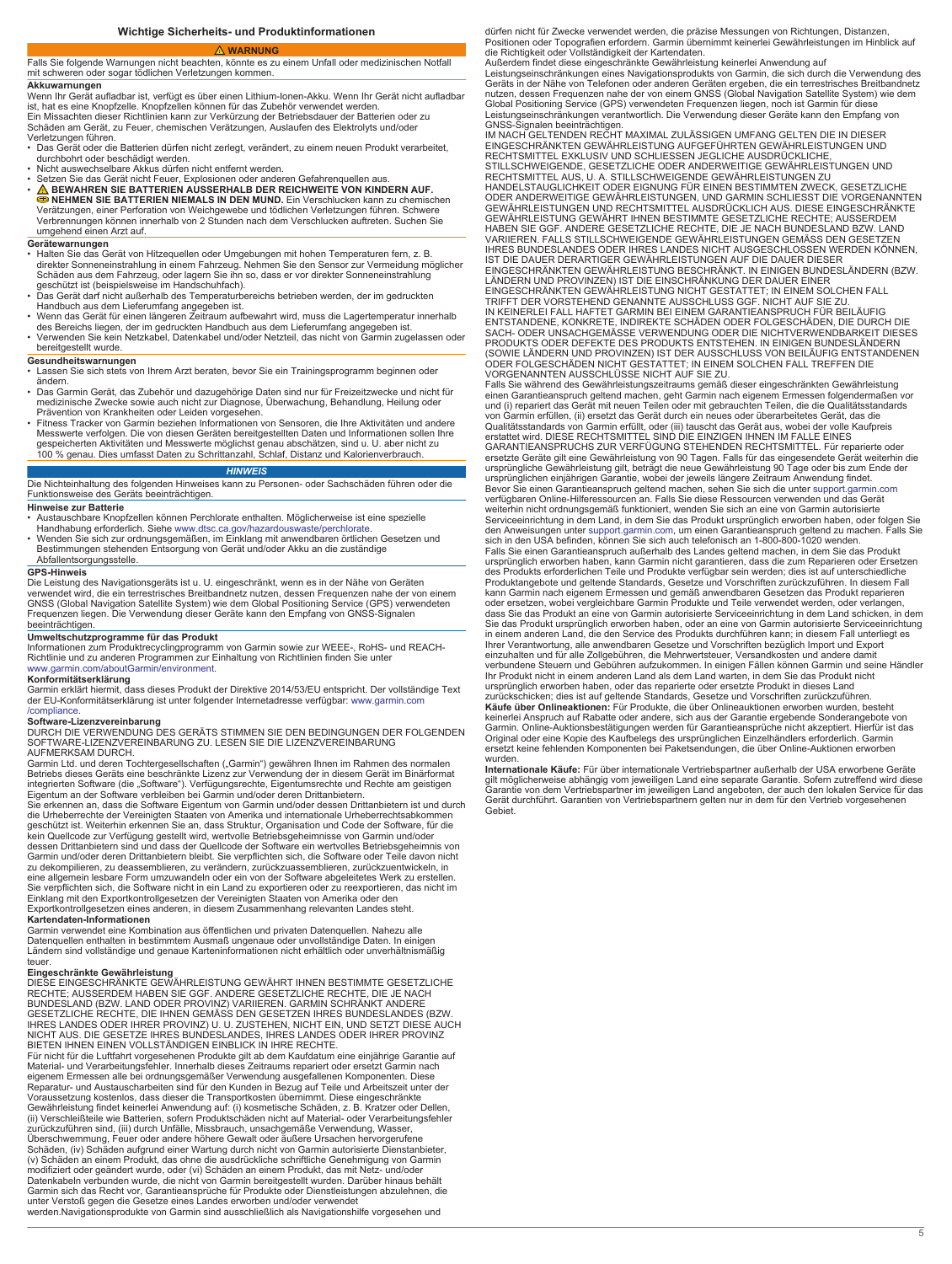### **ADVERTENCIA**

### <span id="page-5-0"></span>Si no se cumplen las siguientes advertencias, se pueden provocar accidentes o acontecimientos médicos que tengan como consecuencia la muerte o lesiones graves. **Advertencias sobre la pila/batería**

Si tu dispositivo es recargable, significa que utiliza una batería de ión-litio. Por el contrario, si no es recargable, utiliza una pila de tipo botón. En el accesorio pueden utilizarse pilas de botón.<br>Si no se siguen estas indicaciones, puede reducirse el ciclo vital de las pilas o se pueden producir<br>riesgos de daños al disposi

- 
- No desmontes, modifiques, reacondiciones, perfores ni dañes el dispositivo o las pilas. No retires ni intentes retirar la batería no sustituible por el usuario.
- 
- No expongas el dispositivo o la batería al fuego, explosiones u otros riesgos.<br>● **△ MANTÉN LAS PILAS FUERA DEL ALCANCE DE LOS NIÑOS.**<br>● N**O TE PONGAS NUNCA LAS PILAS EN LA BOCA**. La ingestión puede producir quemaduras<br> plazo de hasta 2 horas tras la digestión. Busca atención médica de forma inmediata.

### **Advertencias sobre el dispositivo**

• No dejes el dispositivo expuesto a fuentes de calor o en lugares con altas temperaturas, como pudiera ser un vehículo aparcado al sol. Para evitar la posibilidad de que se dañe, retira el dispositivo del vehículo o guárdalo para que no quede expuesto a la luz solar directa (por ejemplo, colócalo en la guantera).

- No manejes el dispositivo si la temperatura está fuera del intervalo indicado en la versión impresa
- del manual, incluido en la caja del producto.<br>∙ Cuando guardes el dispositivo durante un período de tiempo prolongado, consérvalo respetando el<br>≀intervalo de temperatura que se indica en la versión impresa del manual, inc
- producto. No utilices cables de alimentación, cables de datos ni adaptadores de alimentación que Garmin no haya aprobado o suministrado.

- **Avisos sobre la salud** Consulta siempre con tu médico antes de empezar o modificar cualquier programa de ejercicios.
- El dispositivo, los accesorios y los datos relacionados de Garmin se deben utilizar únicamente para fines recreativos y no para fines médicos. Asimismo, no deben utilizarse para diagnosticar, controlar, tratar, curar o prevenir ninguna enfermedad o afección. • Los monitores de actividad de Garmin incorporan sensores que registran el movimiento y otras
- métricas. La información y los datos proporcionados por estos dispositivos son una estimación aproximada de la actividad y las métricas registradas, pero es posible que no sean completamente precisos, incluidos los datos sobre los pasos, el sueño, la distancia y las calorías.

### *AVISO*

Si no se tiene en cuenta el siguiente aviso, podrían producirse lesiones personales o daños materiales,<br>y la funcionalidad del dispositivo podría verse afectada negativamente.

### **Avisos sobre la batería**

- Las pilas sustituibles de tipo botón pueden contener preclorato. Se deben manejar con precaución. Consulta [www.dtsc.ca.gov/hazardouswaste/perchlorate](http://www.dtsc.ca.gov/hazardouswaste/perchlorate).
- Ponte en contacto con el servicio local de eliminación de residuos para desechar el dispositivo o la batería de forma que cumpla todas las leyes y normativas locales aplicables.

### **Aviso sobre el GPS**

El dispositivo de navegación puede sufrir una degradación en el funcionamiento si se utiliza cerca de cualquier dispositivo que utilice una red de banda ancha terrestre que funcione con frecuencias próximas a las utilizadas por cualquier sistema global de navegación por satélite (GNSS), como el<br>servicio de posicionamiento global (GPS). El uso de dichos dispositivos puede impedir la recepción de señales GNSS.

**Programas medioambientales para el producto**<br>Puedes consultar la información acerca del programa de reciclado de productos de Garmin y la<br>directiva WEEE, RoHS y REACH, así como de otros programas de cumplimiento en www.ga [/aboutGarmin/environment](http://www.garmin.com/aboutGarmin/environment).

### **Declaración de conformidad**

Por la presente, Garmin declara que este producto cumple con la Directiva 2014/53/UE. El texto completo de la declaración de conformidad de la UE está disponible en la siguiente dirección de Internet: [www.garmin.com/compliance.](http://www.garmin.com/compliance)

### **Conformidad con COFETEL/IFETEL**

La operación de este equipo está sujeta a las siguientes dos condiciones: (1) es posible que este<br>equipo o dispositivo no cause interferencia perjudicial y (2) este equipo o dispositivo debe aceptar<br>cualquier interferencia **Acuerdo de licencia del software**

AL UTILIZAR EL DISPOSITIVO, EL USUARIO SE COMPROMETE A RESPETAR LOS TÉRMINOS Y CONDICIONES DEL SIGUIENTE ACUERDO DE LICENCIA DEL SOFTWARE. EL USUARIO DEBERÁ LEER ESTE ACUERDO ATENTAMENTE.

Garmin Ltd. y sus subsidiarias ("Garmin") conceden al usuario una licencia limitada para utilizar el<br>software incluido en este dispositivo (el "Software") en formato binario ejecutable durante el uso normal<br>del producto. L Software seguirán perteneciendo a Garmin y/o sus terceros proveedores. El usuario reconoce que el Software es propiedad de Garmin y/o sus proveedores terceros, y que está

protegido por las leyes de propiedad intelectual de Estados Unidos y tratados internacionales de<br>copyright. También reconoce que la estructura, la organización y el código del Software, del que no se<br>facilita el código fue terceros proveedores. Por la presente, el usuario se compromete a no descompilar, desmontar, modificar, invertir el montaje, utilizar técnicas de ingeniería inversa o reducir a un formato legible para las personas el Software o cualquier parte de éste ni crear cualquier producto derivado a partir del<br>Software. Asimismo, se compromete a no exportar ni reexportar el Software a ningún país que<br>contravenga las leyes de cont aplicable.

### **Información sobre datos de mapas**

Garmin utiliza una serie de fuentes de datos privadas y gubernamentales. Prácticamente todas las<br>fuentes de datos contienen algunos datos inexactos o incompletos. En algunos países, la información<br>completa y precisa de map **Garantía limitada**

ESTA GARANTÍA LIMITADA PROPORCIONA DERECHOS LEGALES ESPECÍFICOS AL USUARIO, QUIEN PODRÁ TENER OTROS DERECHOS LEGALES QUE PUEDEN VARIAR SEGÚN LA REGIÓN, EL PAÍS O LA PROVINCIA. GARMIN NO EXCLUYE, LIMITA NI SUSPENDE OTROS DERECHOS LEGALES QUE EL USUARIO PUEDA TENER EN VIRTUD DE LAS LEYES DE SU REGIÓN, PAÍS O PROVINCIA. PARA UNA COMPLETA COMPRENSIÓN DE SUS DERECHOS, EL<br>USUARIO DEBERÁ CONSULTAR LAS LEYES VIGENTES EN SU REGIÓN, PAÍS O PROVINCIA. Los productos no relacionados con la aviación están garantizados frente a defectos de materiales o mano de obra durante un año a partir de la fecha de compra. En este periodo, Garmin puede, según su criterio, reparar o sustituir cualquier componente que no funcione correctamente. Estas reparaciones o sustituciones se realizarán sin coste alguno para el cliente en concepto de piezas o<br>mano de obra, siempre y cuando el cliente se haga responsable de los gastos de envío. Esta garantía<br>limitada no se aplica piezas consumibles, tales como las baterías, a no ser que el daño se haya producido por un defecto de los materiales o de la mano de obra; (iii) los daños provocados por accidentes, uso inadecuado, el agua, inundaciones, fuego, otras causas de fuerza mayor o causas externas; (iv) los daños provocados por reparaciones realizadas por un proveedor de servicio no autorizado por Garmin; (v) los daños ocurridos en productos que hayan sido modificados o alterados sin la autorización por escrito de Garmin; o (vi) los daños ocurridos en productos conectados a la fuente de alimentación y/o cables de datos no suministrados por Garmin. Además, Garmin se reserva el derecho a rechazar reclamaciones de garantía de productos o servicios obtenidos y/o utilizados en contra de las leyes de cualquier país.Los productos de navegación Garmin se han diseñado solamente para proporcionar ayuda<br>durante el viaje y no deberán utilizarse con ningún propósito que requiera el cálculo preciso de una<br>dirección, distancia, ubicación datos de mapas.

Esta garantía limitada tampoco se aplica a, y Garmin no se hace responsable de, la degradación en el funcionamiento de cualquier producto de navegación de Garmin que derive de su uso cerca de cualquier dispositivo de mano u otro dispositivo que utilice una red de banda ancha terrestre que funcione con frecuencias próximas a las frecuencias utilizadas por cualquier sistema global de navegación por satélite (GNSS), como el servicio de posicionamiento global (GPS). El uso de dichos

dispositivos puede impedir la recepción de señales GNSS. HASTA EL LÍMITE MÁXIMO PERMITIDO POR LA LEY EN VIGOR, LAS GARANTÍAS Y RECURSOS EXPRESADOS EN ESTA GARANTIA LIMITADA SON EXCLUSIVOS Y SUSTITUYEN A<br>CUALESQUIERA OTRAS GARANTÍAS Y RECURSOS, A LAS QUE GARMIN RENUNCIA<br>EXPRESAMENTE, YA SEAN EXPRESAS, IMPLÍCITAS, REGLAMENTARIAS O, POR EL<br>CONTRARIO, INCLUIDA COMERCIABILIDAD O IDONEIDAD PARA UN FIN DETERMINADO, YA SEAN REGLAMENTARIAS<br>O DE OTRO TIPO. ESTA GARANTÍA LIMITADA PROPORCIONA DERECHOS LEGALES<br>ESPECÍFICOS AL USUARIO, QUIEN PODRÁ TENER OTROS DERECHOS LEGALES QUE<br>PUEDEN VA DICHAS GARANTIAS SE LIMITAN A LA DURACIÓN DE ESTA GARANTIA LIMITADA. EN ALGUNAS<br>REGIONES, PÁÍSES Y PROVINCIAS, NO SE PERMITEN LIMITACIONES DE DURACIÓN DE LAS<br>GARANTÍAS IMPLÍCITAS, POR LO QUE ES POSIBLE QUE LA LIMITACIÓN AN APLIQUE AL USUARIO.

EN CASO DE INCUMPLIMIENTO DE LA GARANTÍA, GARMIN NO SE HARÁ RESPONSABLE BAJO NINGÚN CONCEPTO DE LOS DAÑOS IMPREVISTOS, ESPECIALES, INDIRECTOS O EMERGENTES, TANTO SI SON RESULTADO DE LA UTILIZACIÓN, MALA UTILIZACIÓN O<br>DESCONOCIMIENTO DEL MANEJO DE ESTE PRODUCTO, COMO SI LO SON POR DEFECTOS<br>EN ESTE. EN ALGUNAS REGIONES, PAÍSES Y PROVINCIAS, NO SE PERMITE LA EXCLUSIÓ

SEA APLICABLE EN EL CASO DEL USUARIO. Si durante el periodo de garantía, el usuario solicita un servicio de garantía de acuerdo con esta Garantía limitada, Garmin llevará a cabo, según su criterio, una de las siguientes opciones: (i) reparar<br>el dispositivo utilizando piezas nuevas o piezas usadas con anterioridad que cumplan con los<br>estándares de calidad de reembolso completo equivalente al precio de compra.Garmin ESTE RECURSO SERA UNICO Y<br>EXCLUSIVO EN CASO DE INCUMPLIMIENTO DE LA GARANTÍA. Los dispositivos reparados o<br>sustituidos tienen una garantía de 90 días. Si la unidad nueva garantía es de 90 días o hasta el final del periodo de garantía original de un año, siendo aplicable el periodo de mayor duración.

Antes de solicitar el servicio de garantía, el usuario deberá acceder a los recursos de ayuda en línea<br>disponibles en [support.garmin.com](http://www.support.garmin.com) y consultarlos. Si el dispositivo sigue sin funcionar correctamente<br>después de hacer [support.garmin.com](http://www.support.garmin.com) para obtener servicio de garantía. Si el usuario se encuentra en Estados Unidos, también puede llamar al 1-800-800-1020.

Si se desea solicitar el servicio de garantía en un país distinto de donde se realizó la compra, Garmin no puede garantizar que las piezas y los productos necesarios para reparar o sustituir el producto estén disponibles debido a las diferencias en las ofertas de productos y los estándares, leyes y normativas de aplicación. En ese caso, Garmin puede, a su entera discreción y según las leyes aplicables, reparar o sustituir el producto con productos y piezas de Garmin equiparables, o solicitar al<br>usuario que envíe su producto a un centro de servicio autorizado de Garmin del país donde se realizó<br>la compra o un

mantenimiento de su producto, en cuyo caso el usuario será responsable de cumplir con todas las leyes y normativas de importación y exportación, así como de realizar el pago de todos los impuestos<br>de aduanas, IVA, gastos de envío y otros impuestos y gastos asociados. En algunos casos, es posible<br>que Garmin y sus dist país distinto de donde se realizó la compra, o devolver un producto reparado o sustituido en tal país debido a los estándares, leyes o normativas vigentes en el mismo.

Compras en subastas en línea: los productos que se adquieren a través de subastas en línea no<br>pueden formar parte de los descuentos u otras ofertas especiales de la cobertura de la garantía de<br>Garmin. No se aceptan las con establecimiento de compra original. Garmin no sustituirá componentes que falten de cualquier caja que se compre a través de una subasta en línea.

**Ventas internacionales:** según el país, los distribuidores internacionales pueden ofrecer una garantía<br>por separado para los dispositivos adquiridos fuera de Estados Unidos. Si corresponde, los<br>distribuidores locales de c proporcionan un servicio local para el dispositivo. Las garantías del distribuidor son válidas solamente en el área de distribución proyectada.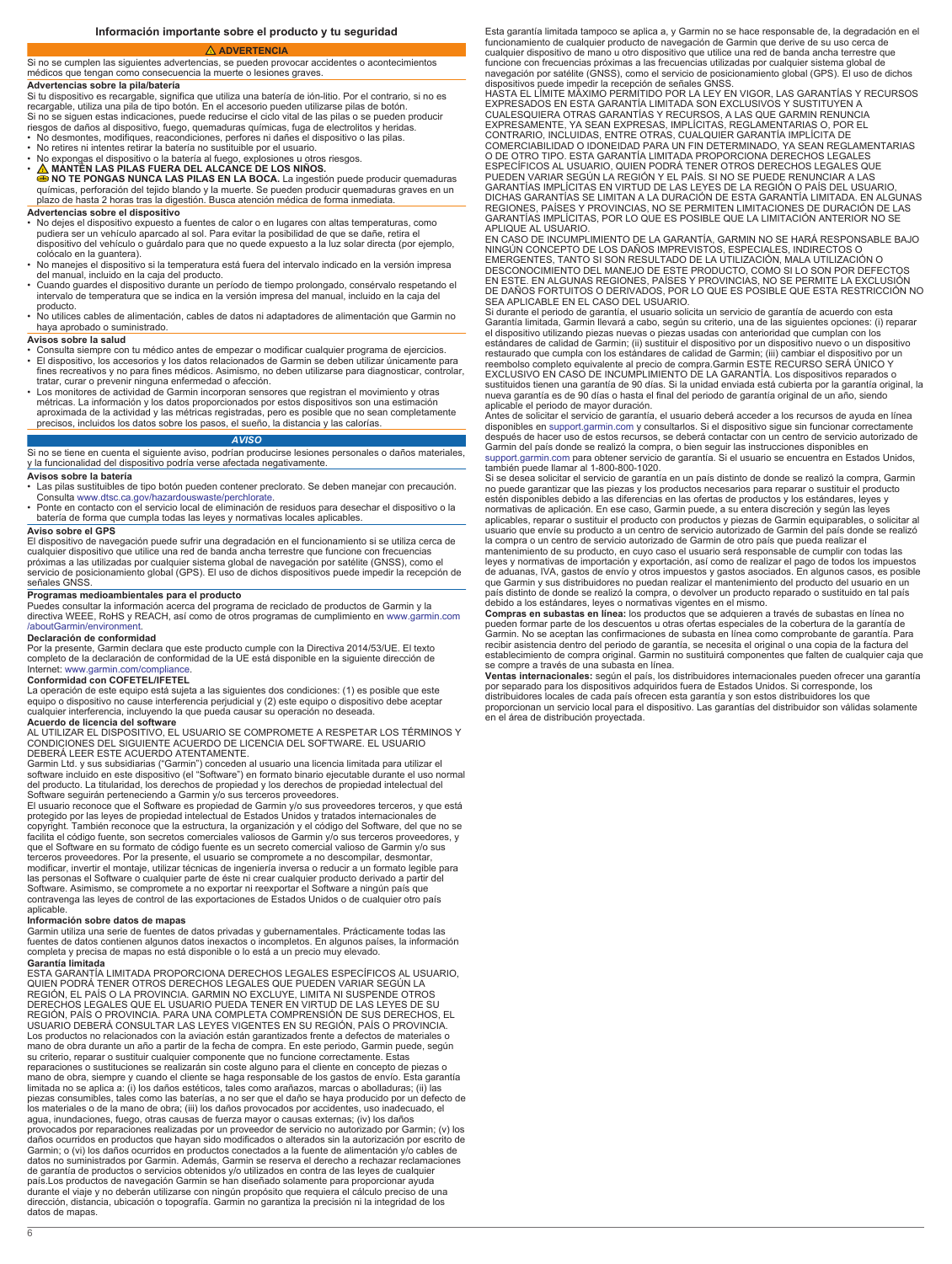**Informações Importantes de Segurança e do Produto** 

# <span id="page-6-0"></span> **ATENÇÃO**

### Não seguir os seguintes avisos pode resultar em acidente ou problema de saúde e, consequentemente, morte ou ferimentos graves.

## **Avisos relativos à bateria**

Se o seu dispositivo for recarregável, utiliza uma bateria de iões de lítio. Se o seu dispositivo não for recarregável, utiliza uma pilha-botão. Pode utilizar pilhas-botão no dispositivo.

Em caso de incumprimento destas diretrizes, a vida útil das baterias poderá diminuir ou estas poderão apresentar o risco de provocar danos ao dispositivo, incêndios, queimaduras químicas, fuga de

eletrólitos e/ou ferimentos. • Não desmonte, modifique, tente voltar a montar, perfure nem danifique o dispositivo ou as baterias.

- 
- Não retire nem tente retirar a bateria não substituível pelo utilizador.<br>• Não exponha o dispositivo ou as baterias a fogo, explosão ou outros elementos nocivos.<br>• <u>∧ M</u> MANTENHA AS PILHAS/BATERIAS FORA DO ALCANCE DAS
- **NUNCA COLOQUE AS PILHAS/BATERIAS NA BOCA.** A ingestão pode levar a queimaduras químicas, perfuração de tecidos moles e morte. Podem ocorrer queimaduras graves 2 horas após a ingestão. Consulte o seu médico imediatamente.

### **Avisos do dispositivo**

- Não deixe o dispositivo exposto a uma fonte de calor ou num local sujeito a temperaturas elevadas, por exemplo, ao sol num veículo abandonado. Para reduzir a possibilidade de danos, retire o dispositivo do veículo ou guarde-o num local afastado da exposição solar, tal como o porta-luvas.
- Não opere o dispositivo fora do intervalo de temperatura especificado no manual impresso incluído
- na embalagem do produto.<br>▪ Quando guardar o dispositivo durante um longo período de tempo, guarde-o dentro do intervalo de<br>▪ temperatura especificado no manual impresso incluído na embalagem do produto.
- Não utilize um cabo de alimentação, um cabo de dados e/ou um transformador que não tenha sido aprovado ou fornecido pela Garmin.

### **Avisos relativos à saúde**

- Consulte sempre o seu médico antes de iniciar ou modificar um programa de exercícios. O dispositivo Garmin, acessórios e dados relacionados destinam-se a ser utilizados meramente para efeitos recreativos e não com finalidades médicas ou para diagnosticar, monitorizar, tratar, curar ou
- prevenir qualquer doença ou condição. Os monitores de atividade Garmin dependem de sensores que monitorizam o seu movimento e outras métricas. Os dados e as informações fornecidos por estes dispositivos pretendem ser uma estimativa aproximada da sua atividade e métricas monitorizadas, mas podem não ser completamente precisos e incluem dados referentes a passos dados, tempo de descanso, distância percorrida e calorias.

### *AVISO*

Não seguir o seguinte aviso pode resultar em danos materiais ou ferimentos, ou afetar negativamente o funcionamento do dispositivo.

### **Avisos acerca da bateria**

- As pilhas-botão substituíveis podem conter perclorato. Podem requerer cuidados no manuseamento. Consulte [www.dtsc.ca.gov/hazardouswaste/perchlorate](http://www.dtsc.ca.gov/hazardouswaste/perchlorate).
- Contacte o seu departamento local de tratamento de resíduos para eliminar corretamente o dispositivo/as baterias de acordo com as leis e os regulamentos locais aplicáveis.

Aviso relativo a GPS<br>O dispositivo de navegação pode apresentar um desempenho reduzido se o utilizar na proximidade de<br>Qualquer dispositivo que utilize uma rede de banda larga terrestre em funcionamento próximo das<br>frequên

## **Programas ambientais de produtos**

Pode encontrar informações sobre o programa de reciclagem de produtos da Garmin e programas em conformidade com as normas WEEE, RoHS, REACH, entre outras, em [www.garmin.com/aboutGarmin](http://www.garmin.com/aboutGarmin/environment) [/environment.](http://www.garmin.com/aboutGarmin/environment)

### **Declaração de conformidade**

Por este meio, a Garmin declara que este produto está em conformidade com a Diretiva 2014/53/EU. A Declaração de conformidade da UE está disponível, na íntegra, no seguinte endereço de Internet: [www.garmin.com/compliance](http://www.garmin.com/compliance).

**Informações de Radiocomunicação**<br>Este equipamento opera em caráter secundário, isto é, não tem direito a proteção contra interferência prejudicial, mesmo de estações do mesmo tipo, e não pode causar interferência a sistemas operando em caráter primário.

### **Informação de dados do mapa**

A Garmin recorre a uma combinação de fontes de dados privadas e governamentais. Quase todas as fontes de dados contêm informações de alguma forma imprecisas ou incompletas. Em alguns países, não se encontram disponíveis informações do mapa completas e exatas ou as mesmas têm custos proibitivos.

### **Garantia Limitada**

ESTA GARANTIA LIMITADA CONCEDE-LHE DIREITOS LEGAIS ESPECÍFICOS, E PODERÁ TER<br>OUTROS DIREITOS LEGAIS, QUE VARIAM DE ESTADO PARA ESTADO (OU CONSOANTE O<br>PAÍS OU CONCELHO). A GARMIN NÃO EXCLUI, LIMITA OU SUSPENDE OUTROS DIREIT SEU ESTADO, PAÍS OU CONCELHO.

Os produtos que não se destinam a aviação têm garantia contra defeitos de materiais ou de fabrico<br>durante um ano a partir da data de compra. Durante este período, a Garmin reparará ou substituirá,<br>exclusivamente ao seu pró esperado. Esta reparação ou substituição será realizada sem qualquer encargo para o cliente no que respeita a peças e mão de obra, desde que o cliente se responsabilize pelos custos de transporte. Esta Garantia limitada não se aplica a: (i) danos externos, tais como riscos, amolgadelas e fendas; (ii) partes consumíveis, tais como pilhas, salvo se os danos no produto resultarem de um defeito de materiais ou de fabrico; (iii) danos resultantes de acidentes, uso excessivo ou incorreto, água, inundações, incêndios ou outras causas naturais ou externas; (iv) danos causados por reparações realizadas por qualquer pessoa que não um fornecedor de serviços autorizado da Garmin; (v) danos<br>em qualquer produto que tenha sido sujeito a modificações ou alterações sem a autorização da<br>Garmin por escrito; ou (vi) dano país.Os produtos de navegação da Garmin foram concebidos para ser usados exclusivamente como auxiliares de viagens, não podendo nunca ser utilizados para quaisquer finalidades que requerem medições precisas da direção, distância, localização ou topografia.A Garmin não oferece quaisquer garantias quanto à exatidão ou precisão dos dados do mapa.

Esta Garantia limitada também não se aplica a, nem a Garmin se responsabiliza por, qualquer redução no desempenho de qualquer produto de navegação Garmin resultante da sua utilização na proximidade de qualquer telefone ou outro dispositivo que utilize uma rede de banda larga terrestre em funcionamento em frequências próximas das frequências utilizadas por qualquer GNSS (Sistema

Global de Navegação por Satélites) como, por exemplo, o GPS (Serviço de Posicionamento Global). A<br>utilização desses dispositivos pode afetar a receção de sinais GNSS.<br>NA MÁXIMA MEDIDA QUE A LEI APLICÁVEL PERMITA, AS GARANT

IMPLÍCITOS OU ESTATUTÁRIOS, INCLUINDO, ENTRE OUTROS, QUALQUER<br>RESPONSABILIDADE RESULTANTE DE QUALQUER GARANTIA DE COMERCIABILIDADE OU<br>ADEQUAÇÃO PARA UM DETERMINADO FIM, RECURSO ESTATUTÁRIO OU OUTRO. ESTA<br>GARANTIA LIMITADA OUTROS DIREITOS LEGAIS, QUE VARIAM DE ESTADO PARA ESTADO E DE PAÍS PARA PAÍS. SE AS GARANTIAS IMPLÍCITAS NÃO PUDEREM SER REJEITADAS AO ABRIGO DAS LEIS DO SEU ESTADO OU PAÍS, ESSAS GARANTIAS SÃO LIMITADAS À DURAÇÃO DESTA GARANTIA LIMITADA. ALGUNS ESTADOS (E PAÍSES E CONCELHOS) NÃO PERMITEM LIMITAÇÕES

RELATIVAS À DURAÇÃO DE UMA GARANTIA IMPLÍCITA, PELO QUE AS LIMITAÇÕES ACIMA PODERÃO NÃO SER APLICÁVEIS NO SEU CASO.

A GARMIN NÃO SERA RESPONSÁVEL, SOB QUAISQUER CIRCUNSTÂNCIAS, NUMA<br>RECLAMAÇÃO DE VIOLAÇÃO DA GARANTIA POR DANOS INCIDENTAIS, ESPECIAIS,<br>INDIRETOS OU CONSEQUENTES, CAUSADOS PELA UTILIZAÇÃO, MÁ UTILIZAÇÃO OU INCAPACIDADE DE UTILIZAR ESTE PRODUTO OU POR DEFEITOS NO MESMO. ALGUNS ESTADOS (E PAÍSES E CONCELHOS) NÃO PERMITEM A EXCLUSÃO DE DANOS INCIDENTAIS OU CONSEQUENCIAIS, PELO QUE AS LIMITAÇÕES ACIMA PODERÃO NÃO APLICAR-SE AO SEU CASO.

Se durante o período de garantia apresentar um requerimento de serviços de garantia em conformidade com esta Garantia Limitada, a Garmin irá, opcionalmente: (i) reparar o dispositivo utilizando partes novas ou partes usadas que satisfaçam os padrões de qualidade da Garmin, (ii) substituir o dispositivo por um novo dispositivo ou por um dispositivo recondicionado que cumpra os padrões de qualidade da Garmin, ou (iii) trocar o dispositivo pelo reembolso total do preço de compra.<br>TAL RECURSO CONSTITUIRÁ O ÚNICO E EXCLUSIVO RECURSO DO PROPRIETÁRIO EM CASO<br>DE VIOLAÇÃO DE GARANTIA. Os produtos repara até ao final da garantia original de 1 ano, prevalecendo o período mais longo. Antes de procurar serviços de garantia, aceda e reveja os recursos de ajuda online disponíveis em

[support.garmin.com.](http://www.support.garmin.com) Se o seu dispositivo continuar a não funcionar corretamente após a utilização destes recursos, contacte um estabelecimento de serviços autorizado Garmin no país de compra original ou siga as instruções em [support.garmin.com](http://www.support.garmin.com) para obter serviços de garantia. Caso esteja nos

Estados Unidos da América, também pode ligar para o número 1-800-800-1020.<br>Se procurar serviços de garantia fora do país de compra original, a Garmin não pode garantir que as<br>partes e produtos necessários para a reparação discrição e sujeita a leis aplicáveis, reparar ou substituir o produto por produtos e partes comparáveis da Garmin, ou requerer que envie o produto para um estabelecimento de serviços autorizado Garmin no país de compra original ou para um estabelecimento de serviços autorizado Garmin noutro país que<br>possa prestar assistência ao seu produto, situação na qual será responsável pelo cumprimento de<br>todas as leis e regulament Garmin e os respetivos revendedores poderão não ter a possibilidade de prestar assistência ao produto num país fora do país de compra original ou de lhe devolver um produto reparado ou substituído nesse país devido a normas, leis ou regulamentos aplicáveis nesse país.

**Compras em leilões online**: os produtos vendidos em leilões online não são passíveis de abatimento ou outra oferta especial por parte da cobertura de garantia da Garmin. Não se aceitam confirmações de compra em leilões online para verificação da garantia. Para obtenção do serviço de garantia, é<br>necessário o original ou cópia do recibo de compra do comerciante original. GarminA não substitui<br>componentes em falta de qu

garantia em separado para dispositivos comprados fora dos Estados Unidos. Se aplicável, tal garantia<br>é fornecida pelo distribuidor local, o qual proporciona os serviços de reparação do dispositivo. As<br>garantias dos distrib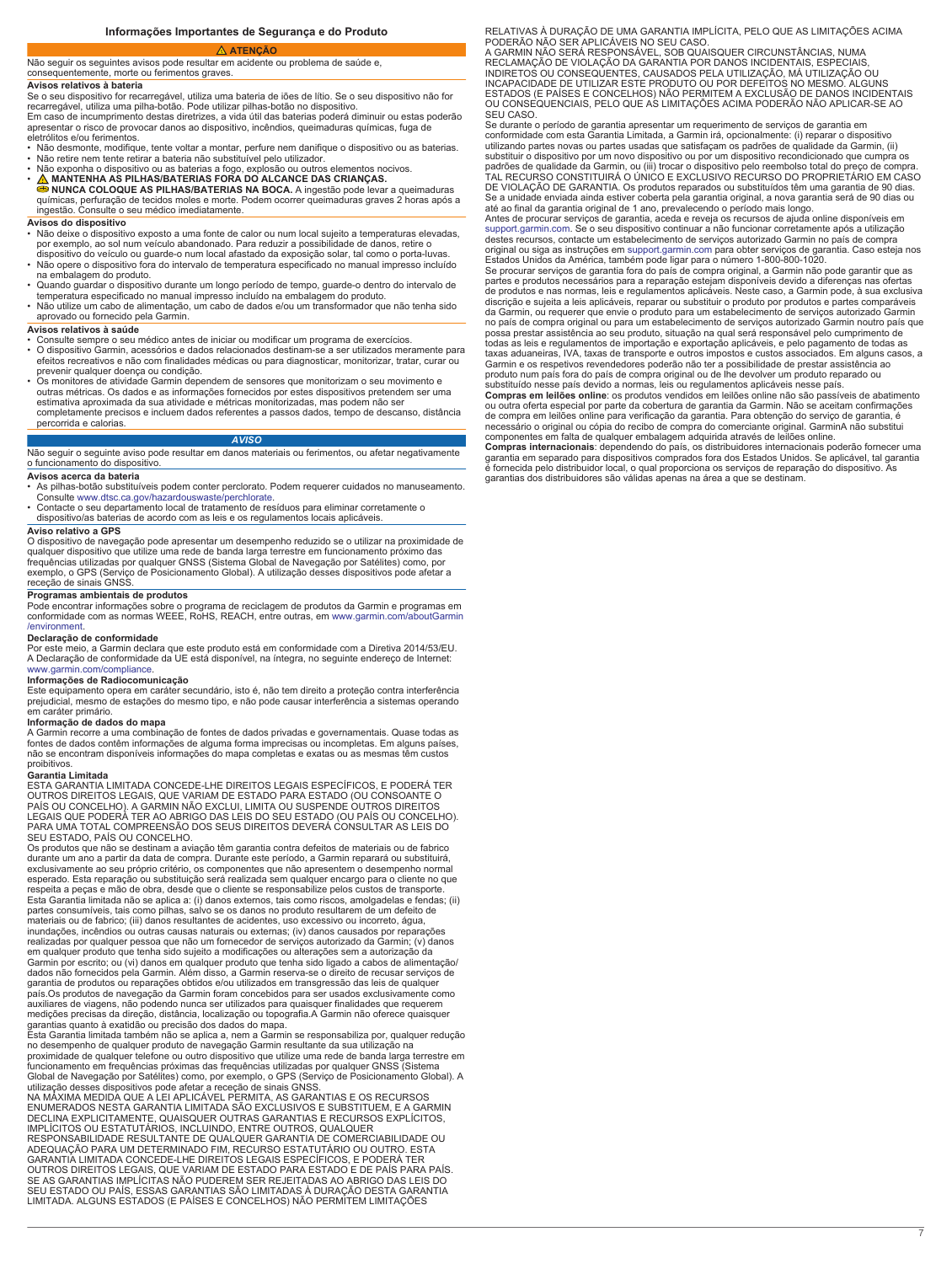### **VAROVÁNÍ**

<span id="page-7-0"></span>Pokud nebudete věnovat pozornost následujícím varováním, můžete se vystavit nebezpečí nehody nebo zdravotní události, která může vést ke smrti nebo vážnému zranění. **Upozornění k používání baterií**

Pokud je vaše zařízení dobíjecí, používá lithium-iontovou baterii. Pokud vaše zařízení není dobíjecí,<br>používá knofiľkovou baterii. V tomto zařízení Ize používat knoflíkové baterie.<br>Pokud byste se neřídili těmito pokyny, mo

- 
- Zařízení ani baterie nerozebírejte, neupravujte, znovu nevyrábějte, nepropichujte ani nepoškozujte. Neodstraňujte nebo se nepokoušejte odstranit uživatelem nevyměnitelnou baterii.
- Zařízení ani baterie nesmějí přijít do styku s ohněm a nesmějí být vystaveny výbuchu ani jinému

# riziku. • **BATERIE UDRŽUJTE MIMO DOSAH DĚTÍ.**

**BATERIE NIKDY NEVKLÁDEJTE DO ÚST.** Polknutí může způsobit chemické spáleniny, perforaci měkkých tkání nebo smrt. Velmi vážné spáleniny se mohou vyskytnout během 2 hodin po pozření. Okamžitě vyhledejte lékařskou pomoc.

# **Varování týkající se zařízení**

- Nevystavujte zařízení působení tepelného zdroje a nenechávejte ho na místech s vysokou teplotou,<br>například na slunci v opuštěném vozidle. Chcete-li se vyhnout možným škodám, odstraňte zařízení<br>z vozidla a nenechávejte ho palubní desce.
- Zařízení neprovozujte při teplotách mimo rozmezí, která jsou uvedena v tištěném návodu, který je součástí balení produktu.
- Je-li třeba zařízení uchovávat delší dobu, skladujte ho při teplotách uvedených v tištěném návodu, který je součástí balení produktu. • Nepoužívejte napájecí kabel, datový kabel a/nebo napájecí adaptér, který není schválen nebo dodán
- společností Garmin.

- **Zdravotní varování** Před zahájením nebo úpravou každého cvičebního programu se vždy poraďte se svým lékařem.
- Zařízení Garmin, příslušenství a podobné údaje slouží k rekreačním a nikoli zdravotnickým účelům a nejsou určeny pro diagnózu, monitoring, léčbu, péči nebo prevenci jakéhokoliv onemocnění nebo zdravotního stavu.
- Zařízení Garmin pro sledování aktivity využívají snímače, které sledují váš pohyb a další metriky. Získaná data a informace představují poměrně přesný odhad vaší sledované aktivity a metrik, nemohou však zaručit naprostou spolehlivost, například při počítání kroků, spánku, vzdálenosti, srdečního tepu nebo kalorií.

### *OZNÁMENÍ*

Pokud nebudete věnovat pozornost následujícím oznámením, vystavujete se riziku zranění či poškození majetku nebo negativního dopadu na funkci zařízení.

### **Oznámení o bateriích**

- Vyměnitelné knoflíkové baterie mohou obsahovat chloristanový materiál. Může být vyžadována speciální manipulace. Další informace naleznete na adrese [www.dtsc.ca.gov/hazardouswaste](http://www.dtsc.ca.gov/hazardouswaste/perchlorate)
- [/perchlorate.](http://www.dtsc.ca.gov/hazardouswaste/perchlorate) Informace o likvidaci zařízení/baterií v souladu s platnými místními zákony a nařízeními získáte u místního střediska pro likvidaci odpadů.

### **Oznámení GPS**

Navigační zařízení může vykazovat snížený výkon v blízkosti zařízení využívajících pozemní širokopásmovou síť na podobných kmitočtech jako globální satelitní navigační systémy GNSS (Global Navigation Satellite System), např. systém GPS (Global Positioning Service). Použití těchto zařízení může narušit příjem signálů GNSS.

**Produktové ekologické programy**<br>Informace o programu recyklace produktů Garmin a o programech WEEE, RoHS, REACH a dalších<br>vyhovujících programech naleznete na adrese [www.garmin.com/aboutGarmin/environment](http://www.garmin.com/aboutGarmin/environment). **Prohlášení o shodě**

Společnost Garmin tímto prohlašuje, že produkt odpovídá požadavkům směrnice 2014/53/EU. Úplné znění prohlášení o shodě pro EU je k dispozici na následující internetové adrese: [www.garmin.com](http://www.garmin.com/compliance) [/compliance](http://www.garmin.com/compliance).

### **Informace o mapových datech**

Společnost Garmin využívá kombinaci státních a soukromých zdrojů dat. Téměř všechny zdroje dat obsahují určitá nepřesná nebo neúplná data. Kompletní a přesná mapová data nejsou v některých zemích vůbec k dispozici nebo jsou nepřiměřeně nákladná.

### **Omezená záruka**

<sub>8</sub>

TATO ZÁRUKA VÁM POSKYTUJE SPECIFICKÁ ZÁKONNÁ PRÁVA. MŮŽETE MÍT I JINÁ ZÁKONNÁ PRÁVA, KTERÁ SE MOHOU V RŮZNÝCH STÁTECH LIŠIT (NEBO ZEMÍCH ČI PROVINCIÍCH).<br>SPOLEČNOST GARMIN NEVYLUČUJE, NEOMEZUJE ANI NEPŘERUŠUJE PLATNOST JINÝCH ZÁKONNÝCH PRÁV, KTERÁ MŮŽETE MÍT NA ZÁKLADĚ ZÁKONŮ VE VAŠEM STÁTĚ (NEBO ZEMI ČI PROVINCII). K PLNÉMU POROZUMĚNÍ SVÝM PRÁVŮM SI PROSTUDUJTE ZÁKONY VAŠEHO<br>STÁTU, ZEMĚ NEBO PROVINCIE.

Na neletecké produkty je poskytována záruka, že budou bez vad materiálu a zpracování po dobu jednoho roku od data zakoupení. Společnost Garmin si vyhrazuje výhradní právo opravit nebo vyměnit jakoukoli součást, která při běžném používání selže. Náklady za práci a opravy a výměnu dílů nebudou účtovány zákazníkovi s výhradou, že zákazník bude zodpovědný za jakékoli přepravní náklady. Tato<br>omezená záruka se nevztahuje na: (i) kosmetické vady jako poškrábání, odření a promáčknutí; (ii)<br>spotřební součásti, jako bat ohněm nebo jinými přírodními živly a vnějšími vlivy; (iv) poškození způsobené provozováním služeb poskytovatelem neautorizovaným společností Garmin; (v) poškození produktu, který byl upraven nebo změněn bez písemného svolení společnosti Garmin, nebo (vi) poškození produktu, který byl připojen<br>ke zdroji napájení a/nebo k datovým kabelům, které nejsou dodávány společností Garmin. Společnost<br>Garmin si navíc vyhrazuje Garmin slouží jako cestovní pomůcka a nesmí se používat k jakýmkoli účelům vyžadujícím přesné měření směru, vzdálenosti, pozice nebo místopisu.Společnost Garmin neposkytuje záruku na přesnost nebo úplnost mapových dat.

Tato omezená záruka se nevztahuje na a společnost Garmin není zodpovědná za jakékoli snížení výkonu navigačního zařízení Garmin způsobené jeho použitím v blízkosti telefonů nebo jiných zařízení využívajících pozemní širokopásmovou síť na podobných kmitočtech jako globální satelitní navigační<br>systémy GNSS (Global Navigation Satellite System), např. systém GPS (Global Positioning Service).<br>Použití těchto zařízení m

UVEDENÉ V TÉTO OMEZENÉ ZÁRUCE JSOU VÝHRADNÍ A NAHRAZUJÍ VŠECHNY OSTATNÍ<br>ZÁRUKY A NÁHRADY. SPOLEČNOST GARMIN SE VÝSLOVNĚ ZŘÍKÁ VŠECH OSTATNÍCH<br>ZÁRUK A NÁHRAD, AŤ JIŽ VYJÁDŘENÝCH, PŘEDPOKLÁDANÝCH, ZÁKONNÝCH NEBO JAKÝCHKOLI JINÝCH ZEJMÉNA VŠECH PŘEDPOKLÁDANÝCH ZÁRUK OBCHODOVATELNOSTI<br>ČI VHODNOSTI PRO URČITÝ ÚČEL, ZÁKONNÝCH NÁHRAD A PODOBNĚ. TATO ZÁRUKA VÁM<br>POSKYTUJE SPECIFICKÁ ZÁKONNÁ PRÁVA. MŮŽETE MÍT I JINÁ ZÁKONNÁ PRÁVA, KTERÁ S PŘEDPOKLÁDANÝCH ZÁRUK NA ZÁKLADĚ ZÁKONŮ VE VAŠEM STÁTĚ (NEBO ZEMI ČI<br>PROVINCII), JE DOBA TRVÁNÍ TĚCHTO ZÁRUK OMEZENA NA DOBU TRVÁNÍ TÉTO OMEZENÉ ZÁRUKY. V NĚKTERÝCH STÁTECH (NEBO ZEMÍCH ČI PROVINCIÍCH) NENÍ POVOLENO<br>OMEZENÍ DOBY PŘEDPOKLÁDANÝCH ZÁRUK, V TAKOVÉM PŘÍPADĚ SE VÁS VÝŠE UVEDENÉ OMEZENÍ NETÝKÁ.

POKUD JDE O NÁROKY UČINĚNÉ V SOUVISLOSTI S PORUŠENÍM ZÁRUKY, SPOLEČNOST GARMIN NENÍ V ŽÁDNÉM PŘÍPADĚ ODPOVÉDNÁ ZA JAKÉKOLI NÁHODNÉ, ZVLÁŠTNÍ,<br>NEPŘÍMÉ NEBO NÁSLEDNÉ ŠKODY ZPŮSOBENÉ POUŽÍVÁNÍM, NESPRÁVNÝM POUŽÍVÁNÍM NEBO NEMOŽNOSTÍ POUŽÍT TENTO VÝROBEK NEBO ŠKODY ZPŮSOBENÉ VADOU VÝROBKU.<br>V NĚKTERÝCH STÁTECH (A ZEMÍCH NEBO PROVINCIÍCH) NENÍ POVOLENO VYLOUČENÍ<br>ODPOVĚDNOSTI ZA NÁHODNÉ NEBO NÁSLEDNÉ ŠKODY, V TAKOVÉM PŘÍPADĚ SE VÁS VÝŠE UVEDENÉ OMEZENÍ ODPOVĚDNOSTI NETÝKÁ.

Pokud v záruční lhůtě vznesete požadavek na záruční opravu v souladu s touto omezenou zárukou, společnost Garmin dle vlastního uvážení: (i) opraví zařízení s použitím nových nebo dříve použitých dílů splňujících standardy kvality společnosti Garmin, (ii) vymění zařízení za nové nebo opravené<br>zařízení splňující standardy kvality společnosti Garmin, nebo (iii) nabídne plnou náhradu nákupní ceny.<br>TENTO NÁROK BUDE VAŠ ZÁRUKY. Na opravená nebo vyměněná zařízení je poskytována 90denní záruka. Pokud odeslaná jednotka stále podléhá původní záruce, poté bude nová záruka 90 dní nebo bude pokračovat do konce původní jednoleté záruky, podle toho, které doba bude delší.

Než požádáte o záruční opravu, vyhledejte prosím nejprve pomoc v naší online nápovědě na webové<br>stránce [support.garmin.com](http://www.support.garmin.com). Jestliže vaše zařízení po využití těchto zdrojů stále nefunguje správně,<br>kontaktujte autorizovaný o záruční opravu podle pokynů na webové stránce [support.garmin.com](http://www.support.garmin.com). Pokud se nacházíte v USA, můžete také zavolat na telefonní číslo 1-800-800-1020.

Pokud chcete požádat o záruční opravu v jiné zemi, než je země, ve které jste výrobek zakoupili,<br>společnost Garmin nemůže zaručit dostupnost dílů a produktů potřebných k opravě nebo výměně<br>vašeho výrobku z důvodu odlišnost vyměnit váš výrobek za porovnatelný výrobek nebo díl Garmin nebo vás požádat o odeslání vašeho výrobku do autorizovaného servisu společnosti Garmin v zemi, ve které jste výrobek zakoupili, nebo do autorizovaného servisu společnosti Garmin v jiné zemi, ve které lze provést opravu vašeho výrobku,<br>přičemž nesete odpovědnost za dodržování platných zákonů týkajících se importu a exportu, úhrady<br>celních poplatků, DPH, pře zákonů a předpisů v dané zemi společnost Garmin a její prodejci nemusí být v některých případech schopni poskytnout servis, výměnu nebo opravu výrobku v jiné zemi, než je země, ve které byl výrobek zakoupen.

**Zakoupení v online aukci**: U produktů zakoupených prostřednictvím online aukcí nevzniká podle záruky společnosti Garmin nárok na slevu nebo jinou speciální nabídku. Potvrzení z online aukce<br>nejsou k ověření záruky přijímány. Chcete-li uznat záruční opravu, je nutný originál nebo kopie původní účtenky od původního prodejce produktů.Společnost Garmin neposkytne náhradu za chybějící součásti<br>z jakéhokoli balení zakoupeného prostřednictvím online aukce.<br>**Zakoupení v jiném státě**: Na zařízení zakoupená mimo území US

záruka mezinárodními distributory v závislosti na zemi zakoupení. Pokud je to možné, je tato záruka poskytována místním vnitrostátním distributorem a tento distributor také zajišťuje místní servis zařízení.<br>Záruky distributora jsou platné pouze na území předpokládané distribuce.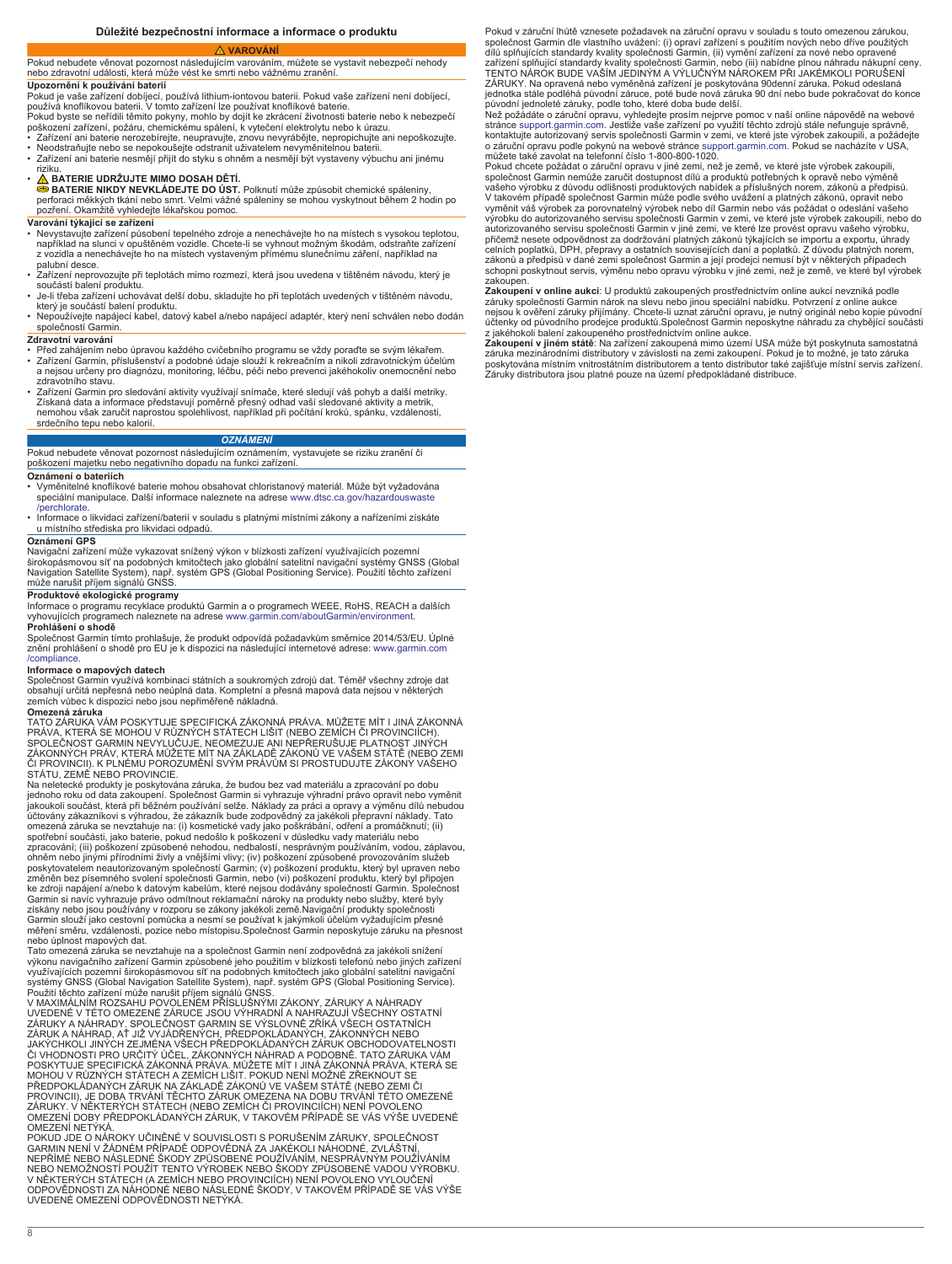# **ADVARSEL**

<span id="page-8-0"></span>Hvis de følgende advarsler ignoreres, kan det resultere i ulykker eller sygdomstilfælde med død eller alvorlige personskader til følge.

**Batteriadvarsler**

Hvis din enhed er genopladelig, anvender den et litiumionbatteri. Hvis din enhed ikke er genopladelig, anvender den et knapcellebatteri. Der kan bruges knapcellebatterier i tilbehøret.<br>Hvis disse retningslinjer ikke overholdes, kan batterierne få en kortere levetid eller forårsage<br>beskadigelse af enheden, brand, kemisk forb

- 
- Du må ikke adskille, ændre, modificere, punktere eller beskadige enheden eller batterierne. Du må ikke fjerne eller forsøge at fjerne batteriet, der ikke kan udskiftes af brugeren.
- Du må ikke udsætte enheden eller batterierne for ild, eksplosioner eller andre former for fare. • **OPBEVAR BATTERIERNE UDEN FOR BØRNS RÆKKEVIDDE. BATTERIER MÅ ALDRIG PUTTES I MUNDEN.** Hvis de sluges, kan det medføre kemiske forbrændinger, perforering af blødt væv og død. Der kan opstå alvorlige forbrændinger inden for 2
- timer efter indtagelsen. Søg straks lægehjælp. **Advarsler ved brug af enheden**

- Efterlad ikke enheden udsat for en varmekilde eller på et sted med høj temperatur, som f.eks. i solen i et uovervåget køretøj. Du kan undgå at beskadige enheden ved at fjerne den fra køretøjet eller opbevare den uden for direkte sollys, f.eks. i handskerummet.
- Brug ikke enheden uden for de temperaturområder, der er angivet i den trykte brugervejledning i
- 
- produktets emballage.<br>• Ved opbevaring af enheden i en længere periode skal den opbevares inden for de<br>• temperaturområder, der er angivet i den trykte brugervejledning i produktets emballage.<br>• Brug ikke strøm- og/eller d Garmin.

- **Advarsler vedr. dit helbred** Konsulter altid din læge, inden du starter eller ændrer et træningsprogram.
- Garmin enheden, tilbehør og relaterede data er kun beregnet til fritidsformål og ikke til medicinske formål, og de er ikke beregnet til at diagnosticere, overvåge, behandle, helbrede eller forebygge sygdom.
- Garmin aktivitetstrackere har sensorer, der registrerer dine bevægelser og andre målinger. De data<br>og oplysninger, som disse enheder leverer, er beregnet til at være en tæt vurdering af din aktivitet og<br>de registrerede m distance og kalorier.

### *BEMÆRK*

Hvis den følgende advarsel ignoreres, kan det resultere i personskade eller materielskade, eller det kan forringe enhedens funktionsdygtighed.

### **Batterimeddelelser**

- Knapcellebatterier, der kan udskiftes, kan indeholde perkloratmateriale. Særlig håndtering kan være nødvendig. Se [www.dtsc.ca.gov/hazardouswaste/perchlorate](http://www.dtsc.ca.gov/hazardouswaste/perchlorate). • Kontakt din lokale genbrugsstation for at få oplysninger om korrekt bortskaffelse af enheden/batteriet
- i overensstemmelse med gældende love og regulativer.

### **GPS-meddelelse**

Navigationsenhedens performance kan forringes, hvis du bruger den i nærheden af en enhed, der anvender et terrestrisk bredbåndsnetværk, som opererer i nærheden af de frekvenser, der anvendes af et GNSS-system (Global Navigation Satellite System), for eksempel GPS-tjenesten (Global Positioning<br>Service). Brug af sådanne enheder kan forringe modtagelsen af GNSS-signaler.

### **Miljøvenlige produktprogrammer**

Oplysninger om Garmin produktgenanvendelsesprogrammet og WEEE, RoHS, REACH og andre overvågningsprogrammer kan findes på [www.garmin.com/aboutGarmin/environment](http://www.garmin.com/aboutGarmin/environment).

**Overensstemmelseserklæring** Garmin erklærer hermed, at dette produkt overholder direktivet 2014/53/EU. Du kan se hele EUoverensstemmelseserklæringen på følgende internetadresse: [www.garmin.com/compliance.](http://www.garmin.com/compliance) **Information om kortdata**

Garmin anvender en kombination af officielle og private datakilder. Næsten alle datakilder indeholder<br>nogle unøjagtige eller ufuldstændige data. I visse lande er fuldstændig og nøjagtig kortinformation<br>enten ikke tilgængel

**Begrænset garanti**<br>DENNE BEGRÆNSEDE GARANTI GIVER DIG BESTEMTE JURIDISKE RETTIGHEDER, OG DU<br>KAN HAVE ANDRE JURIDISKE RETTIGHEDER, SOM VARIERER FRA LAND TIL LAND (ELLER FRA DELSTAT TIL DELSTAT ELLER FRA PROVINS TIL PROVINS). GARMIN UDELUKKER,<br>BEGRÆNSER ELLER SUSPENDERER IKKE ANDRE JURIDISKE RETTIGHEDER, SOM DU MÅTTE<br>HAVE I DIT LAND (ELLER DIN DELSTAT ELLER PROVINS). HVIS DU VIL OPNÅ FULDT KENDSKAB TIL DINE RETTIGHEDER, SKAL DU SE LOVENE I DIT LAND, DIN DELSTAT ELLER DIN PROVINS.

Produkter, der ikke er flyverelaterede, garanteres at være fri for fejl og mangler i materialer og udførelse i ét år fra købsdatoen. I denne periode vil Garmin efter eget valg reparere eller udskifte alle<br>komponenter, der ikke fungerer ved normal brug. Sådanne reparationer eller udskiftninger foretages<br>uden beregning fo produktskader pga. en defekt i materialer eller udførelse; (iii) skader forårsaget af ulykker, forkert brug, misbrug, vand, oversvømmelse, brand eller andre naturkatastrofer eller udefra kommende årsager; (iv) skader pga. service, der er udført af en person, som ikke er en autoriseret serviceudbyder for Garmin;<br>(v) skader på et produkt, som er blevet modificeret eller ændret uden skriftlig tilladelse fra Garmin; eller (vi) skader på et produkt, som er blevet sluttet til strøm- og/eller datakabler, der ikke kommer fra<br>Garmin. Garmin forbeholder sig desuden ret til at afvise garantikrav angående produkter eller tjenester,<br>der erhverves og

Denne begrænsede garanti gælder desuden ikke for, og Garmin påtager sig ikke ansvar for, eventuel<br>forringelse i performance af Garmin navigationsprodukter, der skyldes brug i nærheden af et håndsæt<br>eller en anden enhed, de nærheden af dem, der anvendes af et GNSS-system (Global Navigation Satellite System) som f.eks. GPS-tjenesten (Global Positioning Service). Brug af sådanne enheder kan forringe modtagelsen af

GNSS-signaler. I DEN UDSTRÆKNING, DET ER MULIGT I HENHOLD TIL GÆLDENDE LOV, ER GARANTIERNE OG MISLIGHOLDELSESBEFØJELSERNE I DENNE BEGRÆNSEDE GARANTI UDTØMMENDE OG TRÆDER I STEDET FOR, OG GARMIN FRASKRIVER SIG UDTRYKKELIGT, ALLE ANDRE GARANTIER OG MISLIGHOLDELSESBEFØJELSER, UANSET OM DE ER UDTRYKKELIGE,<br>STILTIENDE, FORORDNEDE ELLER OPSTÅR PÅ ANDEN VIS, HERUNDER, MEN IKKE<br>BEGRÆNSET TIL, ENHVER UNDERFORSTÅET GARANTI FOR, AT PRODUKTET ER KURANT ELLER EGNET TIL SÆRLIGE FORMÅL, LOVMÆSSIGE MISLIGHOLDELSESBEFØJELSER ELLER ANDET. DENNE BEGRÆNSEDE GARANTI GIVER DIG BESTEMTE JURIDISKE RETTIGHEDER, OG DU KAN HAVE ANDRE JURIDISKE RETTIGHEDER, SOM VARIERER FRA LAND TIL LAND OG FRA DELSTAT TIL DELSTAT. HVIS UNDERFORSTÅEDE GARANTIER IKKE KAN FRASKRIVES IFØLGE LOVENE I DIT LAND ELLER DIN DELSTAT, ER VARIGHEDEN AF SÅDANNE GARANTIER BEGRÆNSET TIL VARIGHEDEN AF DENNE BEGRÆNSEDE GARANTI. NOGLE LANDE (OG DELSTATER OG PROVINSER) TILLADER IKKE BEGRÆNSNING I VARIGHEDEN AF EN UNDERFORSTÅET GARANTI, HVORFOR OVENSTÅENDE BEGRÆNSNING MULIGVIS IKKE GÆLDER FOR DIG.

UNDER INGEN OMSTÆNDIGHEDER ER GARMIN ANSVARLIG FOR KRAV I FORBINDELSE MED BRUD PÅ GARANTI I FORBINDELSE MED NOGEN EKSTRASKADER, SÆRLIGE SKADER, INDIREKTE SKADER ELLER FØLGESKADER, HVAD ENTEN DE SKYLDES BRUG, MISBRUG ELLER MANGLENDE EVNE TIL BRUG AF DETTE PRODUKT ELLER FEJL OG MANGLER VED<br>PRODUKTET. NOGLE LANDE (OG DELSTATER OG PROVINSER) TILLADER IKKE UDELUKKELSE<br>AF ANSVARET FOR FØLGESKADER OG HÆNDELIGE SKADER, SÅ DET ER IKKE SIKKERT, OVENSTÅENDE BEGRÆNSNINGER GÆLDER FOR DIG.

Hvis du i løbet af garantiperioden anmelder et krav om garantiservice i overensstemmelse med denne begrænsede garanti, vil Garmin efter eget valg: (i) reparere enheden ved hjælp af nye dele eller brugte dele, der lever op til Garmins kvalitetsstandarder, (ii) ombytte enheden med en ny enhed eller en<br>renoveret enhed, der overholder Garmins kvalitetsstandarder, eller (iii) ombytte enheden mod fuld<br>refusion af købsprisen. D GARANTIEN. Reparerede eller ombyttede enheder har 90 dages garanti. Hvis den oprindelige garanti<br>for den enhed, der sendes ind, stadig gælder, er den nye garantiperiode på 90 dage eller til slutningen<br>af den oprindelige 1

Før du anmoder om garantiservice, skal du gå til og gennemse de onlineressourcer til hjælp, der er<br>tilgængelige på [support.garmin.com](http://www.support.garmin.com). Hvis din enhed stadig ikke fungerer korrekt, efter at du har brugt<br>disse ressourcer, sk har købt enheden, eller følge instruktionerne på [support.garmin.com](http://www.support.garmin.com) for at få garantiservice. Hvis du befinder dig i USA, kan du også ringe til 1-800-800-1020.

Hvis du anmoder om garantiservice uden for det land, hvor du oprindeligt købte din enhed, kan Garmin<br>ikke garantere, at de dele og produkter, der skal til for at reparere eller ombytte dit produkt, vil være<br>tilgængelige, p sammenlignelige Garmin produkter og dele eller kræve, at du sender dit produkt til en Garmin<br>autoriseret servicefacilitet i det land, hvor du oprindeligt købte enheden, eller til en Garmin autoriseret<br>servicefacilitet i et overholde alle gældende import- og eksportlove og -regulativer samt for betaling af told, moms,<br>forsendelsesafgifter og andre associerede skatter og afgifter. I nogle tilfælde kan Garmin og dets<br>forhandlere muligvis ikke y

eller andre særtilbud fra Garmin garantidækning. Onlineauktionsbekræftelser accepteres ikke som bevis på krav om garanti. Der kræves en original faktura fra forhandleren (eller en kopi af den) for at få garantiservice. Garmin vil ikke erstatte manglende dele fra en pakke, der er købt på en onlineauktion.<br>I**nternationale køb**: Der udstedes muligvis en separat garanti af internationale forhandlere for enheder,<br>som er købt u kun i de tilsigtede distributionsområder.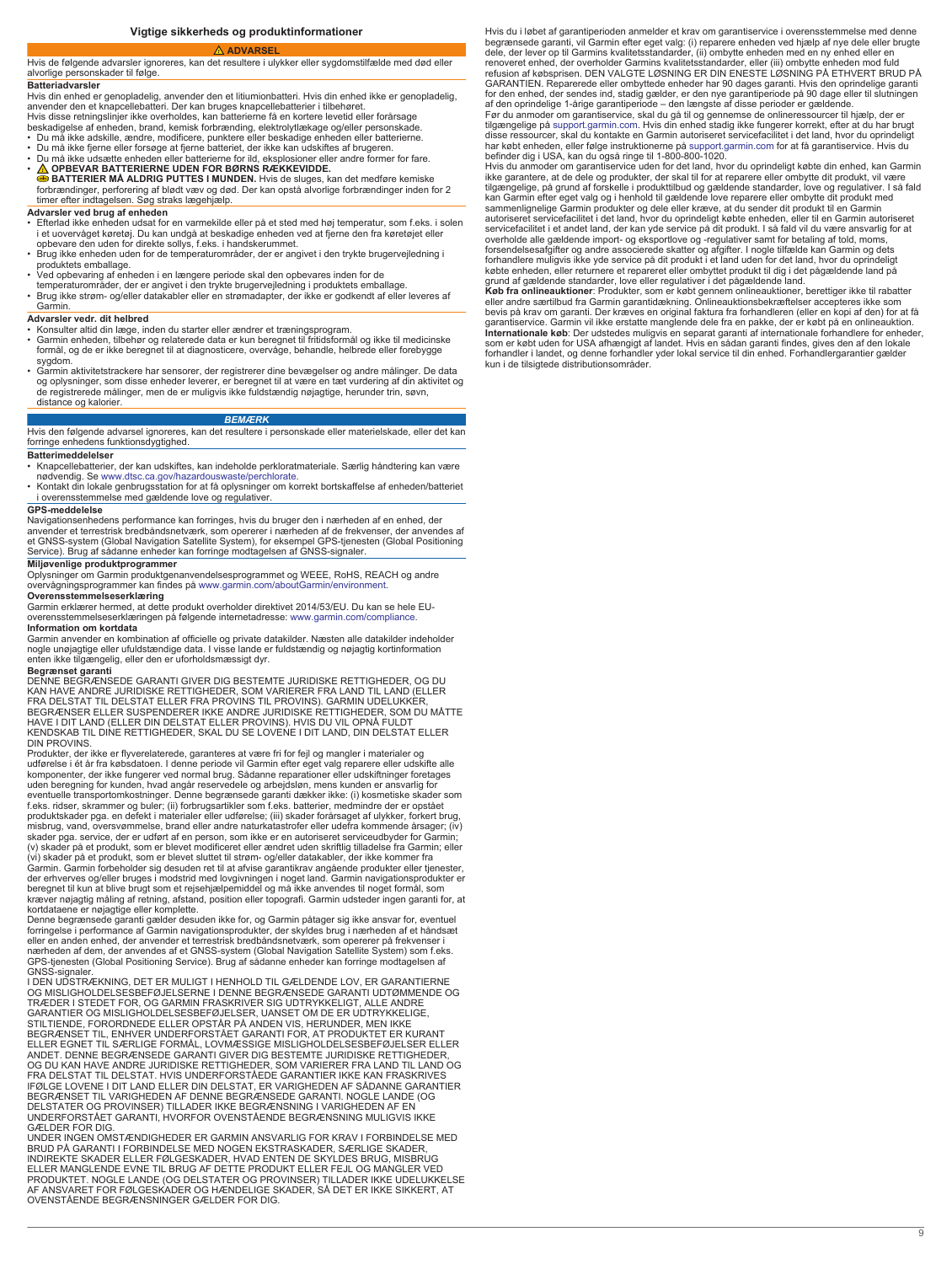### **WAARSCHUWING**

### <span id="page-9-0"></span>Als u de volgende waarschuwingen negeert, kan dit leiden tot een ongeval of verwondingen, wat de dood of ernstig letsel tot gevolg kan hebben.

## **Batterijwaarschuwingen**

Als uw toestel oplaadbaar is, maakt het gebruik van een lithium-ionbatterij. Als uw toestel niet

oplaadbaar is, maakt het gebruik van een knoopcelbatterij. U kunt knoopcelbatterijen gebruiken in dit

toestel.<br>Het niet opvolgen van deze richtlijnen kan tot gevolg hebben dat de levensduur van de batterij wordt<br>verkort, of dat het risico ontstaat van schade aan het toestel, brand, chemische ontbranding,<br>elektrolytische l

- 
- 
- 
- 
- Haal het toestel of de batterijen niet uit elkaar, pas het toestel of de batterijen niet aan, prik er geen<br>gaten in en beschadig het toestel of de batterijen niet.<br>• Verwijder de niet door de gebruiker te vervangen batt na inslikken. Zoek onmiddellijk medische hulp.

- **Toestelwaarschuwingen** Stel het toestel niet bloot aan warmtebronnen of situaties met hoge temperaturen, zoals direct zonlicht in afgesloten voertuigen. Ter voorkoming van beschadigingen raden we u aan het toestel uit het voertuig te verwijderen en niet in direct zonlicht te plaatsen, maar bijvoorbeeld in het handschoenenkastje.
- Gebruik het toestel alleen binnen het temperatuurbereik dat is vermeld in de handleiding in de
- productverpakking. Als u het toestel gedurende langere tijd wilt opbergen, neem dan het temperatuurbereik in acht dat is
- vermeld in de handleiding in de productverpakking. Gebruik geen voedingskabel, gegevenskabel en/of voedingsadapter die niet is goedgekeurd of

## meegeleverd door Garmin.

- **Waarschuwingen voor de gezondheid**
- Neem altijd contact op met uw arts voordat u aan een trainingsprogramma begint of wanneer u een
- 
- trainingsprogramma wilt aanpassen.<br>
Het Garmin toestle, accessories en gerelateerde gegevens zijn bedoeld voor recreatieve doeleinden<br>
en niet voor medische doeleinden, een zijn niet bedoeld om medische aandoeningen te<br>
di

### *LET OP*

Het negeren van de volgende kennisgeving kan leiden tot persoonlijke of materiële schade of nadelige gevolgen voor de functionaliteit van het toestel.

- **Informatie over batterijen**<br>• Vervangbare knoopcelbatterijen kunnen perchloraten bevatten. Voorzichtigheid is geboden. Zie
- [www.dtsc.ca.gov/hazardouswaste/perchlorate](http://www.dtsc.ca.gov/hazardouswaste/perchlorate). Neem volgens de plaatselijke regelgeving contact op met de afvalverwerker om het toestel/batterijen af te danken.

## **Kennisgeving over GPS**

Het navigatietoestel presteert mogelijk minder goed als u het gebruikt in de buurt van een toestel dat gebruikmaakt van een Terrestrial Broadband Network dat werkt op frequenties die dichtbij de frequenties liggen die door een Global Navigation Satellite System (GNSS), zoals de Global Positioning Service (GPS), worden gebruikt. Het gebruik van dergelijke toestellen kan de ontvangst van GNSSsignalen verstoren.

## **Productmilieuprogramma's**

Informatie over het hergebruikprogramma van Garmin en informatie over naleving van WEEE, RoHS,<br>REACH en andere programma's vindt u op [www.garmin.com/aboutGarmin/environment.](http://www.garmin.com/aboutGarmin/environment)

**Conformiteitsverklaring**<br>Hierbij verklaart Garmin dat dit product voldoet aan de richtlijn 2014/53/EU. De volledige tekst van deze EU-conformiteitsverklaring is beschikbaar op de volgende website: [www.garmin.com/compliance](http://www.garmin.com/compliance). **Informatie over de kaartgegevens**

Garmin gebruikt deels gegevensbronnen van de overheid en deels particuliere gegevensbronnen.<br>Vrijwel alle gegevensbronnen bevatten een bepaalde mate van onnauwkeurigheid. In sommige landen<br>zijn volledige en nauwkeurige kaa

**Beperkte garantie** DEZE BEPERKTE GARANTIE VERLEENT U SPECIFIEKE WETTELIJKE RECHTEN EN U HEBT MOGELIJK ANDERE WETTELIJKE RECHTEN DIE PER STAAT (OF PER LAND OF PROVINCIE)<br>KUNNEN VERSCHILLEN. ANDERE WETTELIJKE RECHTEN DIE U HEBT VOLGENS DE<br>WETGEVING VAN UW STAAT (OF LAND OF PROVINCIE) WORDEN DOOR GARMIN NIET<br>UITGESLO DIENT U DE WETGEVING VA UW STAAT, LAND OF PROVINCIE TE RAADPLEGEN. Producten die niet voor de luchtvaart zijn bestemd, zijn gegarandeerd vrij van defecten in materiaal en techniek gedurende één jaar na de aankoopdatum. Binnen deze periode zal Garmin alle onderdelen<br>waarvan een normaal gebruik niet mogelijk is, naar eigen keuze repareren of vervangen. Voor<br>dergelijke reparaties of vervanging Deze Beperkte garantie is niet van toepassing op: (i) cosmetische schade, zoals krassen, sneden en deuken; (ii) verbruiksgoederen, zoals batterijen, tenzij productschade het gevolg is van defect materiaal of ondeugdelijk vakmanschap; (iii) schade als gevolg van ongelukken, misbruik, verkeerd gebruik,<br>water, overstroming, brand of andere natuurrampen of externe oorzaken; (iv) schade als gevolg van<br>onderhoud uitgevoerd door p Garmin of (vi) schade aan een product dat is aangesloten op voedings- en/of gegevenskabels die niet<br>door Garmin zijn meegeleverd. Bovendien behoudt Garmin zich het recht voor garantieclaims af te<br>wijzen voor producten of d Garmin navigatieproducten zijn uitsluitend bestemd voor gebruik als hulp bij het reizen en mogen niet worden gebruikt voor doeleinden waarbij precieze metingen van richting, afstand, locatie of topografie vereist zijn. Garmin geeft geen enkele garantie op de nauwkeurigheid of volledigheid van de

kaartgegevens.<br>Deze Beperkte garantie is eveneens niet van toepassing op, en Garmin is niet aansprakelijk wegens,<br>verslechtering van de prestaties van een Garmin navigatieproduct als gevolg van het gebruik ervan in de buurt van een handset of ander toestel dat gebruikmaakt van een Terrestrial Broadband Network<br>dat werkt op frequenties die dicht bij de frequenties liggen die door een Global Navigation Satellite<br>System (GNSS), zoals de

GARANTIES EN VERHAALSMOGELIJKHEDEN EXCLUSIEF EN TREDEN DEZE IN DE PLAATS VAN ALLE OVERIGE GARANTIES EN VERHAALSMOGELIJKHEDEN, EXPLICIET, IMPLICIET, WETTELIJK OF ANDERSZINS, EN WIJST GARMIN DERGELIJKE OVERIGE GARANTIES EN<br>VERHAALSMOGELIJKHEDEN UITDRUKKELIJK AF, MET INBEGRIP VAN, DOCH NIET BEPERKT<br>TOT, IMPLICIETE GARANTIES VAN VERKOOPBAARHEID OF GESCHIKTHEID VOOR EEN<br>BE IMPLICIETE GARANTIES NIET KUNNEN WORDEN AFGEWEZEN VOLGENS DE WETGEVING VAN UW STAAT OF LAND, ZIJN DERGELIJKE GARANTIES WAT BETREFT DUUR BEPERKT TOT DE DUUR VAN DEZE BEPERKTE GARANTIE. IN SOMMIGE STATEN (EN LANDEN EN PROVINCIES)<br>IS BEPERKING VAN DE DUUR VAN EEN IMPLICIETE GARANTIE NIET TOEGESTAAN, ZODAT DE<br>BOVENGENOEMDE BEPERKING OP U MOGELIJK NIET VAN TOEPASSING IS. IN GEEN ENKEL GEVAL ZAL GARMIN IN EEN VORDERING WEGENS INBREUK OP DE GARANTIE AANSPRAKELIJK ZIJN VOOR ENIGE INCIDENTELE, SPECIALE, INDIRECTE OF

GEVOLGSCHADE, OF DEZE NU HET RESULTAAT IS VAN HET GEBRUIK, MISBRUIK OF ONVERMOGEN OM DIT PRODUCT TE GEBRUIKEN, OF VAN EEN DEFECT VAN HET PRODUCT.<br>IN BEPAALDE STATEN (EN LANDEN EN PROVINCIES) IS DE UITSLUITING VAN INCIDENTELE<br>OF GEVOLGSCHADE NIET TOEGESTAAN. DE BOVENSTAANDE BEPERKINGEN ZIJN MO NIET OP U VAN TOEPASSING.

Als u tijdens de garantieperiode een claim voor garantieservice indient in overeenstemming met deze<br>Beperkte garantie, kiest Garmin naar eigen inzicht voor: (i) reparatie van het toestel met nieuwe of<br>gebruikte onderdelen

INDIEN DE GARANTIE NIET WORDT GERESPECTEERD. U hebt 90 dagen garantie op gerepareerde of vervangen toestellen. Als het toestel ter reparatie wordt opgestuurd tijdens de originele

garantieperiode, duurt de nieuwe garantieperiode 90 dagen of tot het einde van de originele<br>garantieperiode van 1 jaar, naargelang welke periode het langst duurt.<br>Raadpleeg de online hulpbronnen op [support.garmin.com](http://www.support.garmin.com) voord kunt u contact opnemen met een bevoegde servicefaciliteit van Garmin in het land van aankoop of<br>volgt u de instructies op [support.garmin.com](http://www.support.garmin.com) voor de garantieservice. Als u zich in de Verenigde Staten<br>bevindt, kunt u ook be

Als u gebruik wilt maken van de garantieservice buiten het land van aankoop, kan Garmin niet garanderen dat de onderdelen of producten voor reparatie of vervanging beschikbaar zijn, wegens verschillen in productaanbod en toepasselijke standaarden en wet- en regelgeving. In dat geval<br>repareert of vervangt Garmin naar eigen oordeel en krachtens de geldende wetgeving uw product<br>mogelijk met vergelijkbare Garmin servicefaciliteit in een ander land die uw product in behandeling kan nemen. In dat geval draagt u zelf de verantwoordelijkheid voor conformiteit met alle toepasselijke import- en exportwet- en regelgeving en dient u zelf alle douanekosten, btw, verzendkosten en andere extra belastingen en kosten te<br>betalen. In sommige gevallen kunnen Garmin en haar distributeurs uw toestel niet in behandeling<br>nemen in een ander land dan het

**Aankopen via onlineveilingen**: Producten die zijn aangekocht via onlineveilingen komen volgens de<br>garantie niet in aanmerking voor kortingen en andere aanbiedingen van Garmin.

Aankoopbevestigingen van onlineveilingen worden niet geaccepteerd als garantiebewijs. Om gebruik te<br>kunnen maken van de garantieservice, is de oorspronkelijke of een kopie van de aankoopnota vereist<br>van de winkel waar u he

zijn aangeschaft via een onlineveiling.<br>**Internationale aankopen:** Distributeurs buiten de Verenigde Staten verstrekken mogelijk een aparte<br>garantie voor toestellen die buiten de Verenigde Staten zijn aangeschaft. Dit kan lokaal service voor het toestel verleent. Garanties door distributeurs zijn alleen geldig in het gebied waarvoor de distributie is bedoeld.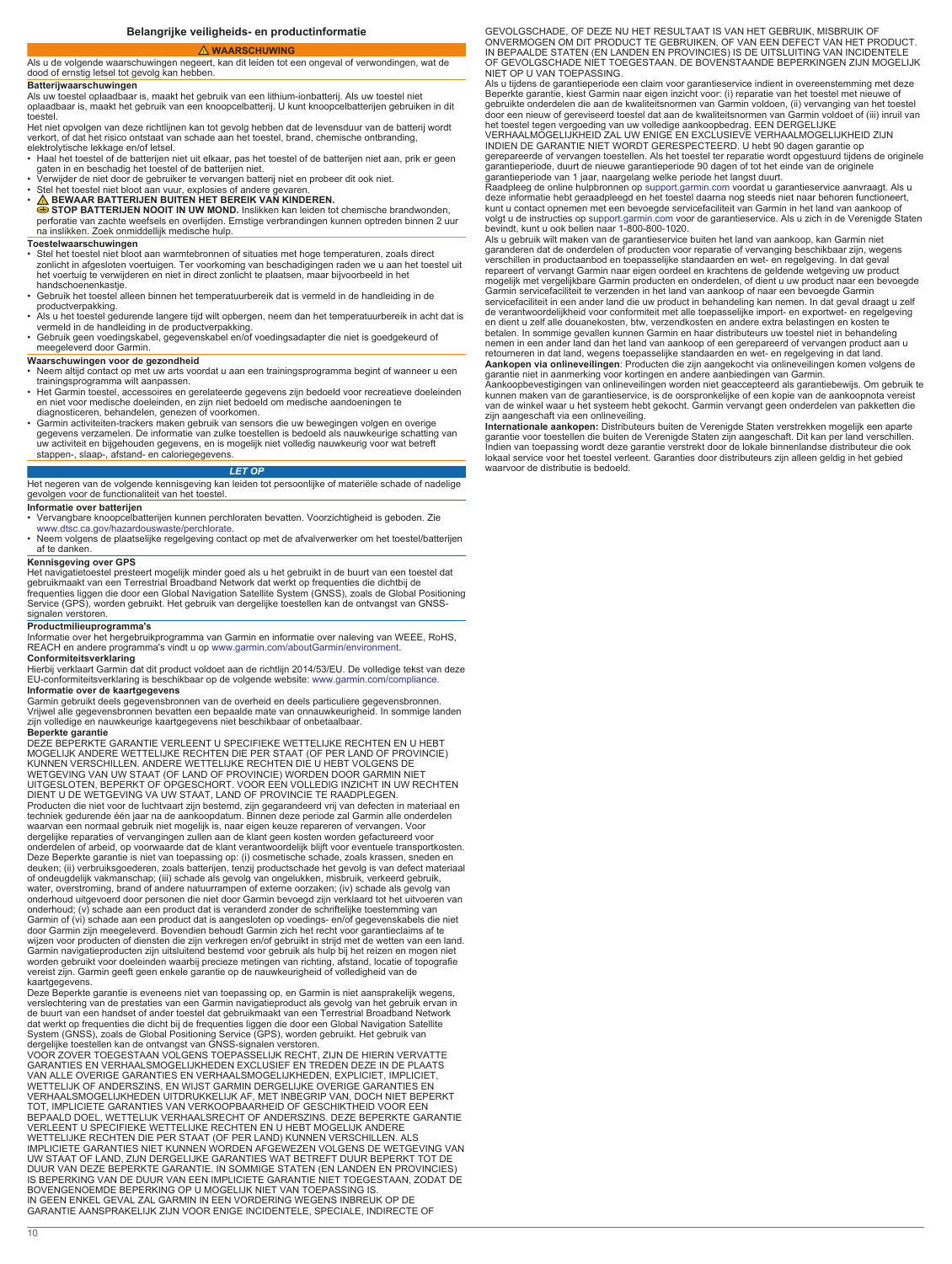## **VAROITUS**

### <span id="page-10-0"></span>Seuraavien varoitusten laiminlyönti voi aiheuttaa onnettomuuden tai hätätilanteen, joka voi johtaa kuolemaan tai vakavaan loukkaantumiseen.

### **Akkuvaroitukset**

Jos laite on ladattava, siinä on litiumioniakku. Jos laite ei ole ladattava, siinä on nappiparistot.

Lisävarusteessa voi käyttää nappiparistoja.<br>Jos näitä ohjeita ei noudateta, akun käyttöikä saattaa lyhentyä, tai akku saattaa vahingoittaa laitetta tai<br>aiheuttaa tulipalon, palovammoja, akkunestevuodon ja/tai fyysisiä vamm

- 
- Älä pura, muuta, muokkaa, lävistä tai vahingoita laitetta tai akkuja. Älä poista tai yritä poistaa akkua, joka ei ole käyttäjän vaihdettavissa.
- 
- Älä altista laitetta, akkuja tai paristoja tulelle, räjähdyksille tai muille vaaroille.<br>• <mark>杰</mark> PIDÄ AKUT POISSA LASTEN ULOTTUVILTA.<br>● ÄLÄ KOSKAAN LAITA AKKUJA SUUHUN. Ne voivat aiheuttaa kemiallisia palovammoja, vahingoittaa pehmytkudoksia ja aiheuttaa kuoleman. Ne voivat aiheuttaa vakavia palovammoja kahden tunnin kuluessa nielemisestä. Ota yhteys lääkäriin välittömästi.

### **Laitteen varoitukset**

- Älä jätä laitetta lähelle lämmönlähdettä tai kuumaan paikkaan, kuten auringossa olevaan valvomattomaan ajoneuvoon. Voit estää vaurioita irrottamalla laitteen ajoneuvosta tai säilyttämällä
- sitä pois suorasta auringonpaisteesta, esimerkiksi hansikaslokerossa. Älä käytä laitetta paikassa, jonka lämpötila on matalampi tai korkeampi kuin tuotteen pakkauksessa
- olevassa painetussa oppaassa. • Kun et käytä laitetta pitkään aikaan, säilytä sitä tuotteen pakkauksessa olevan painetun oppaan mukaisessa lämpötilassa.
- Älä käytä muuta kuin yhtiön Garmin hyväksymää tai toimittamaa virta- ja/tai datakaapelia tai

# muuntajaa.

- **Terveysvaroitukset** Keskustele aina lääkärin kanssa ennen kunto-ohjelman aloittamista tai muuttamista.
- Garmin laite, lisävarusteet ja niihin liittyvät tiedot on tarkoitettu ainoastaan vapaa-ajan tarkoituksiin, ei lääketieteellisiin eikä diagnosointiin tai sairauksien tai oireiden hoitamiseen, parantamiseen tai ehkäisemiseen.
- Garmin aktiivisuusrannekkeiden toiminta perustuu liikkeitäsi ja muita tekijöitä seuraaviin antureihin.<br>Laitteiden tallentamat tiedot askeleista, unesta, matkasta ja kaloreista tuottavat hyvän arvion<br>aktiivisuudestasi, mu

### *HUOMAUTUS*

Seuraavan ilmoituksen laiminlyönti voi aiheuttaa vammoja, vaurioittaa omaisuutta tai heikentää laitteen toimintaa.

## **Akkuilmoitukset**

• Vaihdettavat nappiparistot saattavat sisältää perkloraattimateriaalia. Saattaa vaatia erityiskäsittelyä. Lisätietoja on osoitteessa [www.dtsc.ca.gov/hazardouswaste/perchlorate](http://www.dtsc.ca.gov/hazardouswaste/perchlorate).

• Hävitä laite/akut/paristot paikallisten jätehuoltomääräysten mukaisesti.

### **GPS-ilmoitus**

Navigointilaitteen suorituskyky saattaa heiketä, jos laitetta käytetään lähellä laitteita, joiden käyttämät maanpäällisen laajakaistaverkon taajuudet ovat lähellä taajuuksia, joita käytetään maailmanlaajuisissa navigointijärjestelmissä (Global Navigation Satellite System, GNSS), kuten GPS (Global Positioning nävigelmäärjestelmissä (Siesai Navigallen ealellite System, SNSS), katen Si-S<br>Service) -järjestelmässä. Näiden laitteiden käyttö saattaa heikentää GNSS-signa

**Tuotteiden ympäristöohjelmat** Tietoja yhtiön Garmin tuotteiden kierrätysohjelmasta sekä WEEE-, RoHS-, REACH-ohjelmista ja muista ohjelmista on osoitteessa [www.garmin.com/aboutGarmin/environment](http://www.garmin.com/aboutGarmin/environment).

## **Vaatimustenmukaisuusvakuutus**

Garmin vakuuttaa täten, että tämä tuote on direktiivin 2014/53/EU mukainen. EU:n vaatimustenmukaisuusvakuutuksen koko teksti on nähtävissä osoitteessa [www.garmin.com](http://www.garmin.com/compliance)

[/compliance](http://www.garmin.com/compliance).<br>**Tietoa karttatiedoista**<br>Garmin käyttää sekä julkishallinnon että yksityisiä tietolähteitä. Lähes kaikissa tietolähteissä on joitakin vääriä tai puutteellisia tietoja. Joistakin maista ei ole saatavissa täydellisiä ja tarkkoja karttatietoja, tai ne ovat erittäin kalliita.

## **Rajoitettu takuu**

TÄMÄ RAJOITETTU TAKUU ANTAA KÄYTTÄJÄLLE TIETTYJÄ LAIN MUKAISIA OIKEUKSIA,<br>JOIDEN LISÄKSI KÄYTTÄJÄLLÄ SAATTAA OLLA MUITA OIKEUKSIA, JOTKA VAIHTELEVAT MAAN<br>JA ALUEEN MUKAAN. GARMIN EI SULJE POIS, RAJOITA EIKÄ KESKEYTÄ MUITA OIKEUKSIA, JOITA KÄYTTÄJÄLLÄ SAATTAA OLLA ASUINMAANSA TAI ALUEENSA MUKAAN.<br>KÄYTTÄJÄ VOI SAADA LISÄTIETOJA ASIASTA TUTKIMALLA MAANSA TAI ALUEENSA LAKEJA. Muilla kuin ilmailutuotteilla on vuoden materiaalin ja työn virheettömyystakuu ostopäivästä alkaen.<br>Tämän jakson aikana Garmin valintansa mukaan joko korjaa tai vaihtaa osat, jotka vioittuvat<br>normaalissa käytössä. Nämä kor Asiakas on vastuussa kuljetuskuluista. Tämä rajoitettu takuu ei koske (i) kosmeettisia vaurioita, kuten naarmut, kolhut ja lommot, (ii) kuluvia osia, kuten akut, ellei vaurio ole aiheutunut materiaali- tai<br>valmistusviasta, (iii) vahinkoja, jotka aiheutuvat onnettomuudesta, väärinkäytöstä, virheellisestä<br>käytöstä tai veden, t aiheutuvat muun kuin valtuutetun Garmin huoltohenkilön tekemistä huoltotoimenpiteistä, (v) ilman yhtiön Garmin kirjallista lupaa muokattuun tai muutettuun tuotteeseen aiheutuneita vaurioita tai (vi) muilla kuin yhtiön Garmin toimittamilla virta- ja/tai datakaapeleilla liitetyn laitteen vaurioita. Lisäksi<br>Garmin pidättää oikeuden hylätä takuuvaatimukset sellaisten tuotteiden tai palveluiden kohdalla, jotka<br>on hankittu mihinkään sellaiseen tarkoitukseen, joka edellyttää tarkkaa suunnan, etäisyyden, sijainnin tai topografian mittausta. Garmin ei takaa karttatietojen tarkkuutta tai kattavuutta. Lisäksi tämä rajoitettu takuu ei kata eikä Garmin korvaa Garmin navigointituotteiden suorituskyvyn<br>heikkenemistä, joka johtuu siitä, että tuotetta on käytetty lähellä matkapuhelinta tai muuta laitetta, jonka<br>käyttämät maan

maailmanlaajuisissa navigointisatelliittijärjestelmissä (GNSS, Global Navigation Satellite System), kuten GPS (Global Positioning Service) -järjestelmässä. Näiden laitteiden käyttö saattaa heikentää GNSSsignaalien vastaanottoa. SIINÄ MÄÄRIN KUIN SOVELTUVA LAKI ENIMMILLÄÄN SALLII, TÄSSÄ RAJOITETUSSA

TAKUUSSA ESITETYT TAKUUT JA HYVITYKSET OVAT POISSULKEVIA JA NE KORVAAVAT, JA GARMIN NIMENOMAISESTI KIELTÄÄ, KAIKKI MUUT NIMENOMAISET, OLETETUT, LAKISÄÄTEISET JA MUUT TAKUUT JA HYVITYKSET, MUKAAN LUKIEN MUUN MUASSA<br>OLETETUT TAKUUT MYYNTIKELPOISUUDESTA TAI SOPIVUUDESTA TIETTYYN<br>TARKOITUKSEEN SEKÄ LAKISÄÄTEISET HYVITYKSET. TÄMÄ RAJOITETTU TAKUU ANTAA KÄYTTÄJÄLLE TIETTYJÄ LAIN MUKAISIA OIKEUKSIA, JOIDEN LISÄKSI KÄYTTÄJÄLLÄ SAATTAA OLLA MUITA OIKEUKSIA, JOTKA VAIHTELEVAT MAAN JA ALUEEN MUKAAN. JOS<br>SANOUTUMINEN IRTI OLETETUISTA TAKUISTA EI OLE MAAN TAI ALUEEN LAKIEN MUKAAN<br>MAHDOLLISTA, KYSEISTEN TAKUIDEN KESTO RAJOITTUU TÄMÄN RAJOITETUN TAKUUN KESTOON. TIETYILLÄ LAINKÄYTTÖALUEILLA EI SALLITA EPÄSUORIEN TAKUIDEN KESTON RAJOITTAMISTA, JOTEN EDELLÄ MAINITTU RAJOITUS EI EHKÄ KOSKE KAIKKIA KÄYTTÄJIÄ. GARMIN EI OLE MISSÄÄN TILANTEESSA VASTUUSSA TAKUURIKKOMUKSEEN LIITTYVISSÄ<br>VAATEISSA VÄLILLISISTÄ, ERITYISISTÄ, EPÄSUORISTA TAI SEURANNAISISTA VAHINGOISTA, RIIPPUMATTA SIITÄ, JOHTUVATKO NE TUOTTEEN VÄÄRINKÄYTÖSTÄ, VIRHEELLISESTÄ<br>KÄYTÖSTÄ, TAITAMATTOMASTA KÄYTÖSTÄ VAI TUOTTEEN PUUTTEISTA. JOILLAKIN LAINKÄYTTÖALUEILLA EI SALLITA VÄLILLISTEN TAI SEURANNAISTEN VAHINKOJEN POIS<br>RAJAAMISTA TAI RAJOITTAMISTA, JOTEN YLLÄ OLEVAT RAJOITUKSET EIVÄT EHKÄ KOSKE<br>KAIKKIA KÄYTTÄJIÄ.

Jos käyttäjä toimittaa tämän rajoitetun takuun mukaisen vaatimuksen takuuhuollosta takuuaikana, Garmin harkintansa mukaan: (i) korjaa laitteen käyttäen uusia tai käytettyjä osia, jotka täyttävät<br>yrityksen Garmin laatuvaatimukset, (ii) korvaa laitteen uudella tai kunnostetulla laitteella, joka täyttää yrityksen Garmin laatuvaatimukset, tai (iii) hyvittää laitteen koko ostohinnan. TÄMÄ HYVITYS ON AINOA KÄYTTÄJÄN SAAMA HYVITYS TAKUURIKKOMUKSESTA. Korjatuilla tai vaihdetuilla laitteilla on 90 päivän takuu. Jos laitteen alkuperäinen takuu on vielä voimassa, uusi takuu kestää 90 päivää tai alkuperäisen yhden vuoden takuun loppuun sen mukaan, kumpaan on enemmän aikaa.

Ennen kuin käyttäjä hankkii takuuhuoltoa, hänen kannattaa tutustua ohjeresursseihin osoitteessa [support.garmin.com.](http://www.support.garmin.com) Jos laite ei toimi oikein, kun käyttäjä on hyödyntänyt mainittuja resursseja, hänen on otettava yhteys yrityksen Garmin valtuuttamaan huoltoon alkuperäisessä ostomaassa tai hankittava takuuhuoltoa osoitteessa [support.garmin.com](http://www.support.garmin.com) olevien ohjeiden mukaisesti. Jos käyttäjä asuu Yhdysvalloissa, hän voi myös soittaa numeroon 1-800-800-1020.

Jos käyttäjä hankkii takuuhuoltoa muualla kuin alkuperäisessä ostomaassa, Garmin ei voi taata, että tuotteen korjaamiseen tai vaihtamiseen tarvittavat osat ja tuotteet ovat saatavilla, koska tuotevalikoima sekä sovellettavat standardit, lait ja säädökset vaihtelevat maittain. Siinä tapauksessa Garmin voi harkintansa ja sovellettavien lakien mukaan korjata tuotteen tai vaihtaa sen vastaaviin Garmin tuotteisiin ja osiin tai edellyttää, että käyttäjä toimittaa tuotteen yrityksen Garmin valtuuttamaan huoltoon alkuperäisessä ostomaassa tai toisessa maassa sijaitsevaan yrityksen Garmin valtuuttamaan huoltoon, joka voi huoltaa tuotteen. Siinä tapauksessa käyttäjä vastaa kaikkien sovellettavien tuonti- ja vientilakien ja -säädösten noudattamisesta sekä kaikista tullimaksuista, veroista, toimitusmaksuista ja muista maksuista. Joissakin tapauksissa Garmin ja sen jälleenmyyjät eivät välttämättä voi huoltaa<br>tuotetta muualla kuin alkuperäisessä ostomaassa tai palauttaa korjattua tai vaihdettua tuotetta<br>käyttäjälle kyseisessä maass **Verkkohuutokauppaostokset**: verkkohuutokaupoista ostetut tuotteet eivät ole ostohyvitysten tai muiden yhtiön Garmin takuiden erikoistarjousten piirissä. Verkkohuutokauppojen vahvistukset eivät käy takuukuitista. Takuupalvelun saamisen ehtona on vähittäismyyjältä saatu alkuperäinen ostokuitti tai sen

kopio. Garmin ei korvaa verkkohuutokaupasta hankituista pakkauksista puuttuvia osia. **Kansainväliset ostot**: Yhdysvaltain ulkopuolella kansainvälisiltä jälleenmyyjiltä ostettuja järjestelmiä varten voi maan mukaan olla erillinen takuu. Mahdollisen takuun myöntää paikallinen maakohtainen

jakelija, joka tarjoaa paikallista huoltoa laitteelle. Jakelijan takuut ovat voimassa ainoastaan tarkoitetulla jakelualueella.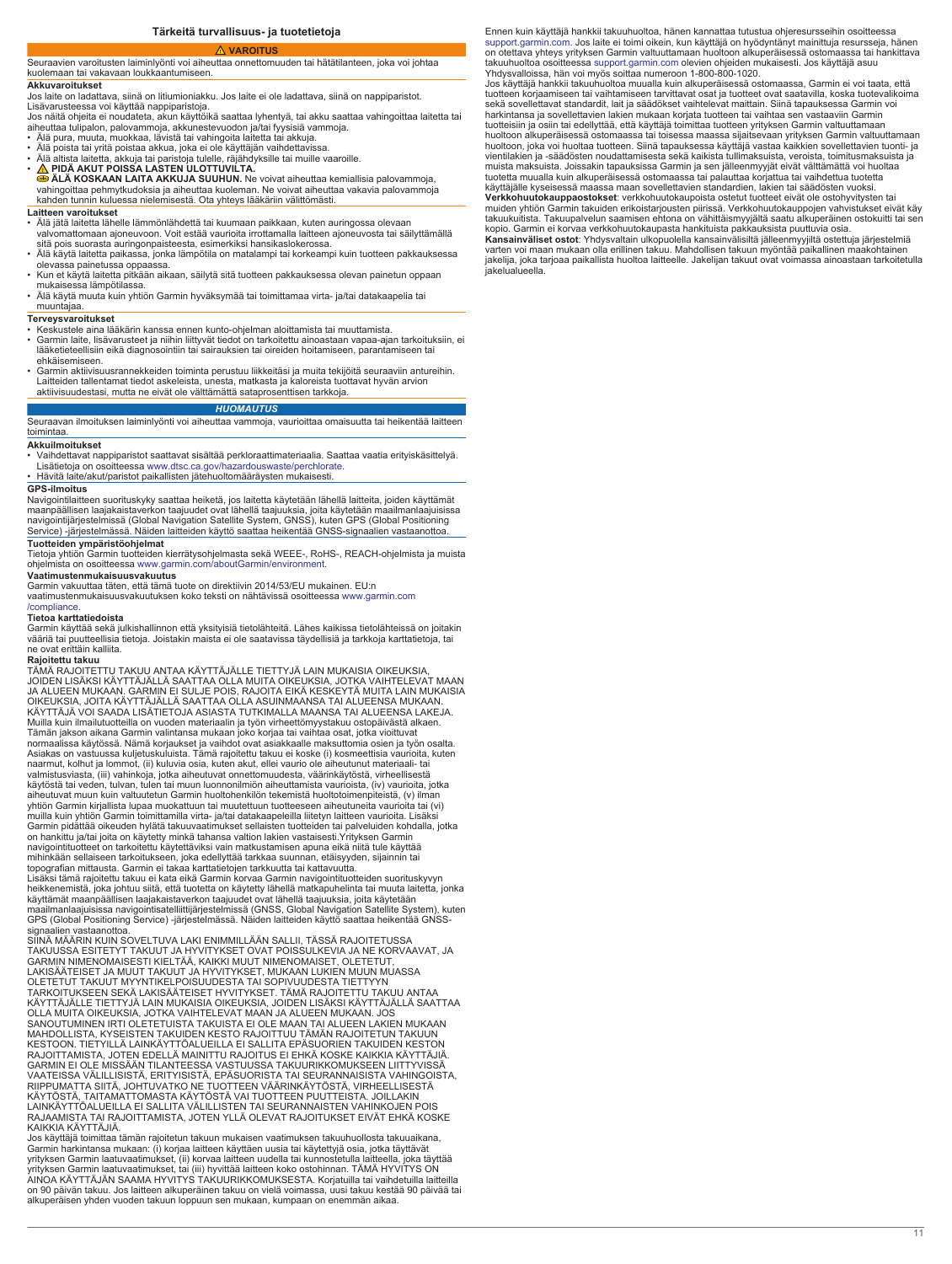## **ADVARSEL**

<span id="page-11-0"></span>Hvis du ikke tar hensyn til følgende advarsler, kan det føre til ulykke eller medisinsk hendelse med dødsfall eller alvorlig personskade som følge.

## **Batteriadvarsler**

Hvis enheten din er oppladbar, bruker den et lithiumionbatteri. Hvis enheten din ikke er oppladbar, bruker den et knappecellebatteri. Knappecellebatterier kan brukes i tilbehøret.

Hvis disse retningslinjene ikke overholdes, kan levetiden til batteriene bli forkortet, eller det kan oppstå<br>fare for skade på enheten, brann, kjemiske brannsår, elektrolyttlekkasje og/eller personskader.

- Ikke demonter, endre, bearbeid, punkter eller ødelegg enheten eller batteriene. Ikke ta ut eller prøv å ta ut batteriet. Det skal ikke byttes ut av bruker.
- Ikke utsett enheten eller batteriene for ild, eksplosjoner eller andre farer.
- 
- **OPPBEVAR BATTERIENE UTILGJENGELIG FOR BARN. DU MÅ ALDRI PUTTE BATTERIER I MUNNEN.** Svelging av batterier kan føre til kjemiske brannsår, perforering av mykt vev og dødsfall. Alvorlige brannskader kan forekomme innen to timer etter svelging. Oppsøk medisinsk hjelp umiddelbart.

### **Enhetsvarsler**

- Ikke la enheten ligge ved en varmekilde eller et sted med høy temperatur, for eksempel i solen i en bil uten tilsyn. Unngå mulighet for skade ved å ta enheten ut av bilen eller oppbevare den i hanskerommet, slik at den ikke utsettes for direkte sollys.
- Ikke bruk enheten hvis temperaturen er utenfor områdene som er angitt i brukerveiledningen i produktesken.
- Når du skal pakke vekk enheten over lengre tid, bør den oppbevares på et sted som er innenfor<br> temperaturområdene som er angitt i brukerveiledningen i produktesken.<br>• Ikke bruk en strøm-/datakabel og/eller en nettad
- **Helseadvarsler**
- 
- Kontakt alltid legen din før du starter eller endrer et treningsprogram. Garmin enheten, tilbehør og relaterte data er bare beregnet for å brukes til fritidsaktiviteter, og er ikke egnet til medisinske formål som å stille diagnose eller overvåke, behandle, kurere eller forebygge sykdom eller helsetilstander.
- Aktivitetsmålere fra Garmin avhenger av sensorer som måler bevegelsene dine og andre målinger.<br>Dataene og informasjonen fra disse enhetene er ment å være en tilnærmet beregning av aktiviteten<br>din og målingene dine, men d søvn, avstand og kalorier.

## *LES DETTE*

Hvis du ikke tar hensyn til følgende merknad, kan føre til personskader eller materielle skader eller påvirke enhetens funksjonalitet.

**Merknader om batterier** • Utbyttbare knappcellebatterier kan inneholde perkloratmateriale. Spesiell håndtering kan være

påkrevd. Se [www.dtsc.ca.gov/hazardouswaste/perchlorate.](http://www.dtsc.ca.gov/hazardouswaste/perchlorate) • Kontakt den lokale avfallsstasjonen for å kassere enheten/batteriene i henhold til lokale lover og regler

### **GPS-merknad**

Hvis du bruker navigasjonsenheten i nærheten av en enhet som bruker et bakkebundet

bredbåndnettverk med driftsfrekvenser som likner frekvensene til globale navigasjonssatellittsystemer (GNSS), for eksempel Global Positioning Service (GPS), kan du oppleve at navigasjonsenheten har redusert ytelse. Bruken av slike enheter kan påvirke mottaket av GNSS-signaler.

### **Miljøprogrammer for produkter**

Du finner mer informasjon om produktresirkuleringsprogrammet til Garmin samt WEEE, RoHS, REACH og andre samsvarsprogrammer på [www.garmin.com/aboutGarmin/environment.](http://www.garmin.com/aboutGarmin/environment)

## **Samsvarserklæring**

Garmin erklærer herved at dette produktet er i samsvar med EU-direktiv 2014/53/EU. EU-samsvarserklæringen er tilgjengelig i sin helhet på følgende nettadresse: [www.garmin.com/compliance](http://www.garmin.com/compliance).

**Kartdatainformasjon**<br>Garmin bruker en kombinasjon av offentlige og private datakilder. Så å si alle datakilder inneholder noen uriktige eller ufullstendige data. I noen land er fullstendig og nøyaktig kartinformasjon enten ikke tilgjengelig eller uforholdsmessig dyr.

**Begrenset garanti**<br>DENNE BEGRENSEDE GARANTIEN GIR DEG BESTEMTE JURIDISKE RETTIGHETER, OG DU<br>KAN OGSÅ HA ANDRE RETTIGHETER SOM VARIERER FRA DELSTAT TIL DELSTAT (ELLER<br>ETTER LAND ELLER PROVINS). GARMIN VIL IKKE EKSKLUDERE, ANDRE JURIDISKE RETTIGHETER DU KAN HA I HENHOLD TIL LOVENE I DELSTATEN (ELLER LANDET ELLER PROVINSEN). SE LOVENE I DELSTATEN DIN, LANDET DITT ELLER PROVINSEN DIN FOR Å FÅ EN FULLSTENDIG FORSTÅELSE AV RETTIGHETENE DINE. Produkter som ikke har med flyteknikk å gjøre, garanteres å være feilfrie med hensyn til materiell og utførelse i ett år fra kjøpsdatoen. I denne perioden vil Garmin, etter eget valg, reparere eller skifte ut enhver komponent som ikke fungerer ved normal bruk. Slike reparasjoner eller utskiftinger utføres

kostnadsfritt for kunden, både når det gjelder deler og arbeid, forutsatt at kunden selv dekker<br>eventuelle transportkostnader. Denne begrensede garantien gjelder ikke: (i) kosmetiske skader, for<br>eksempel riper, hakk og bul skadet på grunn av en defekt i materialet eller utførelsen; (iii) skade som skyldes uhell, misbruk, feil bruk, vann, flom, brann eller andre naturhendelser eller eksterne årsaker; (iv) skade som skyldes service som er utført av personer som ikke er autoriserte serviceleverandører for Garmin; eller (v)<br>skade på et produkt som har blitt endret uten skriftig tillatelse fra Garmin, eller (vi) skade på et produkt<br>som er koblet brukes i strid med lovene i et hvilket som helst land.Navigasjonsprodukter fra Garmin er kun beregnet<br>på bruk som reisehjelp og skal ikke brukes til eventuelle formål som krever nøyaktig måling av retning, avstand, posisjon eller topografi. Garmin gir ingen garantier for nøyaktigheten eller fullstendigheten til kartdataene.

Denne begrensede garantien gjelder ikke, og Garmin er ikke ansvarlig for, redusert ytelse på Garmin navigasjonsprodukter som følge av bruk i nærheten av håndsett eller andre enheter som bruker bakkebundne nettverk med driftsfrekvenser som likner frekvenser som brukes av globale

navigasjonssatellittsystemer for navigering (GNSS), for eksempel Global Positioning Service (GPS).<br>Bruken av slike enheter kan påvirke mottaket av GNSS-signaler.<br>I DEN GRAD DET ER TILLATT AV GJELDENDE LOV, ER GARANTIENE OG GARANTIER OG RETTSMIDLER, OG GARMIN FRASKRIVER SEG UTTRYKKELIG ALLE ANDRE<br>GARANTIER OG RETTSMIDLER, ENTEN DE ER UTTRYKTE, UNDERFORSTÅTTE, LOVPÅLAGTE<br>ELLER ANNET, INKLUDERT, MEN IKKE BEGRENSET TIL, ALLE UNDERFORSTÅTTE GARAN FOR SALGBARHET ELLER EGNETHET TIL NOE BESTEMT FORMÅL, LOVPÅLAGT RETTSMIDDEL ELLER ANNET. DENNE BEGRENSEDE GARANTIEN GIR DEG BESTEMTE JURIDISKE<br>RETTIGHETER, OG DU KAN OGSÅ HA ANDRE RETTIGHETER SOM VARIERER FRA DELSTAT<br>TIL DELSTAT OG FRA LAND TIL LAND. HVIS UNDERFORSTÅTTE GARANTIER IKKE KAN FRASKRIVES IFØLGE LOVENE I DELSTATEN ELLER LANDET, ER SLIKE GARANTIER BEGRENSET I VARIGHET TIL DENNE BEGRENSEDE GARANTIEN UTLØPER. NOEN DELSTATER (OG LAND OG PROVINSER) TILLATER IKKE BEGRENSNINGER AV VARIGHETEN TIL EN UNDERFORSTÅTT GARANTI, OG DET ER DERFOR MULIG AT BEGRENSNINGENE OVENFOR

IKKE GJELDER FOR DEG. UNDER INGEN OMSTENDIGHETER SKAL GARMIN HOLDES ANSVARLIG MED HENSYN TIL ET KRAV OM BRUDD PÅ GARANTIEN FOR EVENTUELLE TILFELDIGE, SPESIELLE ELLER<br>INDIREKTE SKADER ELLER FØLGESKADER SOM SKYLDES BRUK, FEILAKTIG BRUK ELLER<br>MANGLENDE EVNE TIL Å BRUKE PRODUKTET ELLER PRODUKTFEIL. NOEN DELSTATER (OG<br>LAN FØLGESKADER, OG DET ER DERFOR MULIG AT BEGRENSNINGENE OVENFOR IKKE GJELDER FOR DEG.

Hvis du i garantiperioden sender inn et krav om service som dekkes av garantien i henhold til denne<br>begrensede garantien, vil Garmin etter eget valg: (i) reparere enheten ved hjelp av nye eller brukte<br>deler som møter kvali

GARANTIBRUDD. Reparerte eller erstattede enheter har en garanti på 90 dager. Hvis enheten som sendes inn, fortsatt er dekket av den opprinnelige garantien, gjelder den nye garantien i 90 dager eller til den opprinnelige garantien på ett år utløper, avhengig av hvilken av dem som varer lengst.<br>Før du ber om service som dekkes av garantien, kan du søke hjelp via de nettbaserte hjelperessursene<br>på [support.garmin.com](http://www.support.garmin.com). Hvi befinner deg i USA, kan du også ringe 1-800-800-1020.

Hvis du ber om service som dekkes av garantien utenfor landet hvor du kjøpte enheten, kan ikke<br>Garmin garantere at delene og produktene som kreves for å reparere eller erstatte produktet ditt, er<br>tilgjengelig som følge av kan Garmin etter eget skjønn og i den grad gjeldende lovverk tillater det, reparere eller erstatte produktet ditt med tilsvarende Garmin produkter og deler eller kreve at du sender inn produktet ditt til et Garmin servicested i landet hvor du kjøpte produktet eller til et Garmin autorisert servicested i et annet<br>land som kan tilby deg service. Du blir da ansvarlig for å overholde alle gjeldende lover og regler for<br>import og e

et land utenfor landet hvor du kjøpte produktet eller returnere et reparert eller erstattet produkt til deg i<br>Kjøp på Internett-auksjoner: Produkter som er kjøpt gjennom Internett-auksjoner, kvalifiserer ikke til<br>Kjøp på I fra det opprinnelige utsalgsstedet for at en reparasjon skal dekkes av garantien. Garmin vil ikke erstatte

manglende komponenter fra en pakke som er kjøpt gjennom en Internett-auksjon.<br>**Internasjonale kjøp:** En separat garanti kan gis av internasjonale distributører for enheter som er kjøpt<br>utenfor USA, avhengig av landet. Hvis og denne distributøren utfører lokal service på enheten. Distributørgarantier er bare gyldige i området for tiltenkt distribusjon.